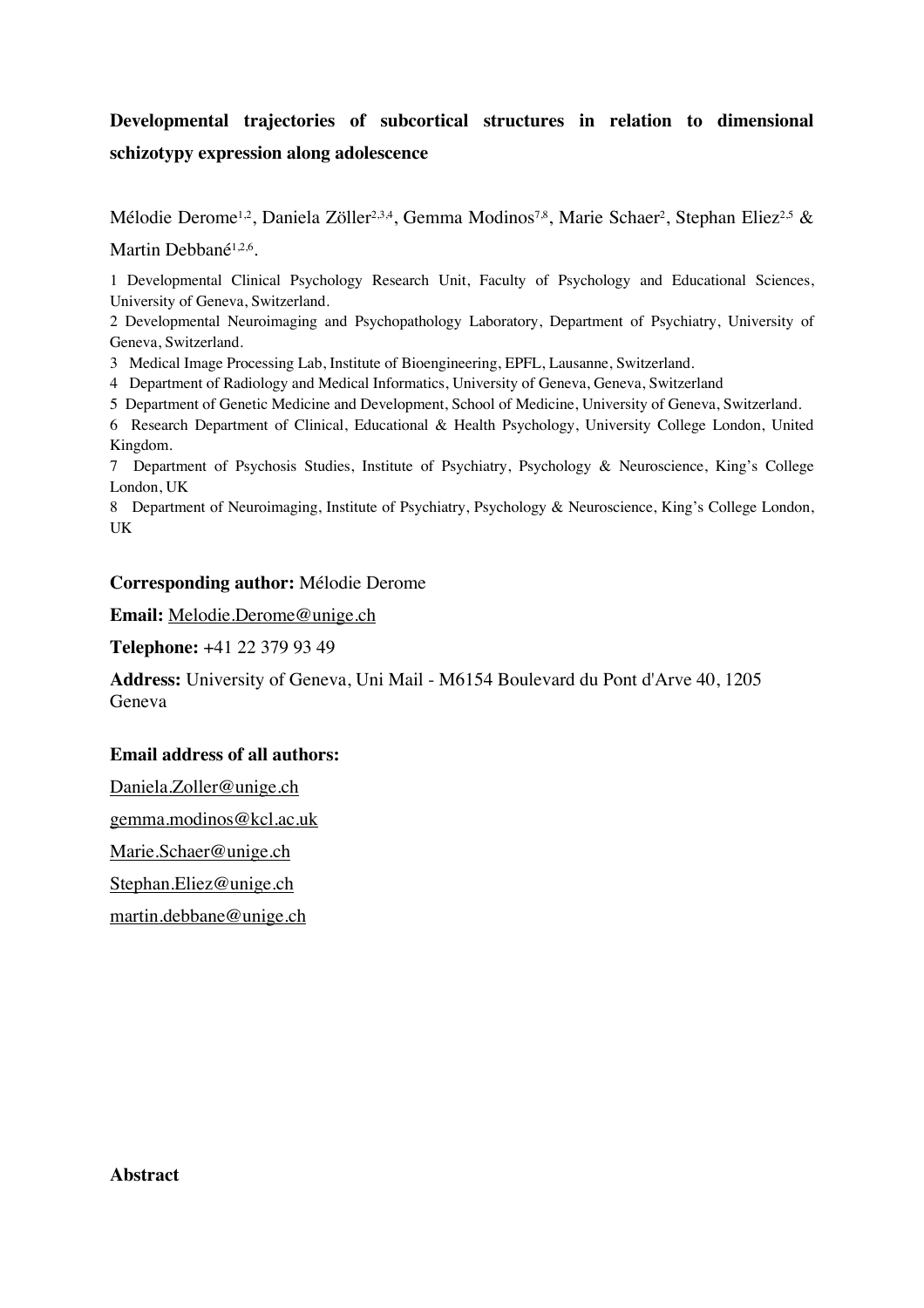Morphological abnormalities of subcortical structures have been consistently reported along the schizophrenia clinical spectrum, and they may play an important role in the pathophysiology of psychosis. However, the question arises whether these subcortical features are consequences of medication and illness chronicity, or if they contribute to the vulnerability to develop schizophrenia spectrum disorders. If some of the subcortical abnormalities could be evidenced in community adolescents expressing higher schizotypal traits (*psychometric schizotypy*), they could potentially shed light on vulnerability markers. To date, very few studies have examined the link between psychometric schizotypy and volumes of subcortical regions, and none of them have used a longitudinal design. This study sets out to investigate developmental trajectories of subcortical volumes in 110 community adolescents (12 to 20 years old), for whom MRI-scans were acquired over a period of 5 years, reaching a total of 297 scans. Analyses were conducted using Freesurfer, and schizotypal traits were measured with the Schizotypal Personality Questionnaire (SPQ). Using mixed model regression analyses following a region-of-interest approach, we observed differential linear developmental trajectories in four subcortical structures when comparing higher versus lower scorers on the disorganized schizotypy dimension (bilateral hippocampus, left-lateral ventricle and left-pallidum) and the negative schizotypy dimension (bilateral pallidum, and right-thalamus). All results survived a threshold of p<.05 (FDR-corrected) while covarying for the effect of other psychological problems (externalized and internalized psychopathology). These results indicate that expression of higher levels of negative and disorganized schizotypy during adolescence was associated with neural markers linking schizotypy personality features to schizophrenia spectrum disorders.

**Key words**: Adolescence, Schizotypy, Structural MRI, Developmental trajectories, Schizophrenia.

# **1. Introduction**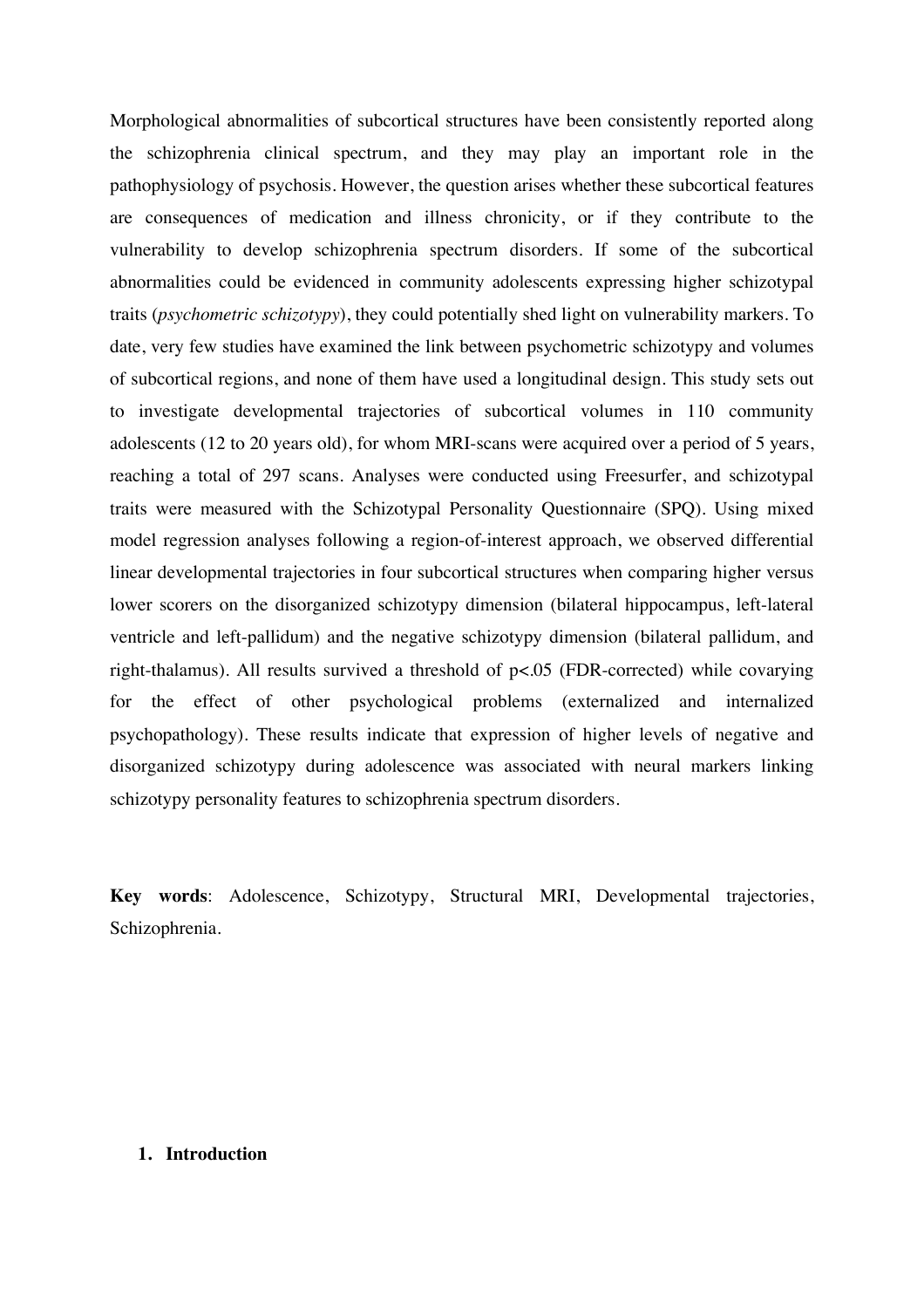A large number of reviews and meta-analyses of magnetic resonance imaging (MRI) studies have provided empirical quantification on subcortical volume alterations in patients with schizophrenia (Olabi et al., 2011) ; (Haijma et al., 2013). The most frequently replicated findings are smaller bilateral hippocampi, amygdala, thalamus, nucleus accumbens (NA) and intracranial volumes (ICV), and larger lateral ventricle and pallidum volumes in patients with schizophrenia. Importantly, studies in first episode psychosis patients (FEP) have also identified hippocampus (Adriano et al., 2011), right caudate (Ellison-Wright et al., 2008) and thalamic (Gilbert et al., 2001) volumetric reductions compared to healthy controls. Furthermore, in clinical high-risk (CHR) for psychosis individuals, reductions in hippocampal (Fusar-Poli et al., 2012) and thalamic (Harrisberger et al., 2016a) volumes have also been described, thus suggesting that such abnormalities may be apparent before the onset of frank psychosis. In addition, further evidence that subcortical volume abnormalities are related to schizophrenia and risk thereof come from studies in patients with schizotypal personality disorders (SPD), with converging volumetric abnormalities in the hippocampus, lateral ventricle and thalamus being reported (Buchsbaum et al., 1997; Cannon, 1994; Raine et al., 1992; Fervaha & Remington, 2013). However, other studies found no differences in the thalamus volume of SPD patients when compared to schizophrenic patients or controls (Byne et al., 2001). For a review of SPD and structural neuroimaging studies, see (Dickey et al., 2002).

Taken together, these results imply that subcortical volume alterations are already observable at the earliest stages of the clinical manifestations of schizophrenia spectrum and other psychotic disorders. Nevertheless, factors such as severity of symptoms, psychological impact of hospitalizations, and antipsychotic treatment potentially contributes to the morphological modifications of the brain observed along the development of spectrum disorders (Jørgensen et al., 2016; Moncrieff & Leo, 2010; Navari & Dazzan, 2009). Thus, studying schizotypy, a personality trait conferring a liability to develop psychosis, provides a unique framework to observe neurobiological mechanisms involved in psychosis phenotypes while avoiding confounding effects of collateral factors such as medication and disease progression. When investigating adolescents from the general population experiencing subclinical psychotic (delusional and hallucinatory) experiences (SPEs), Okada and colleagues (Naohiro Okada et al., 2018) found significant volumetric enlargements in the left hippocampus, right caudate and right lateral ventricle, as well as a marginally significant enlargement in the left pallidum. The authors hypothesized that subtle volumetric alterations in the left pallidum of adolescents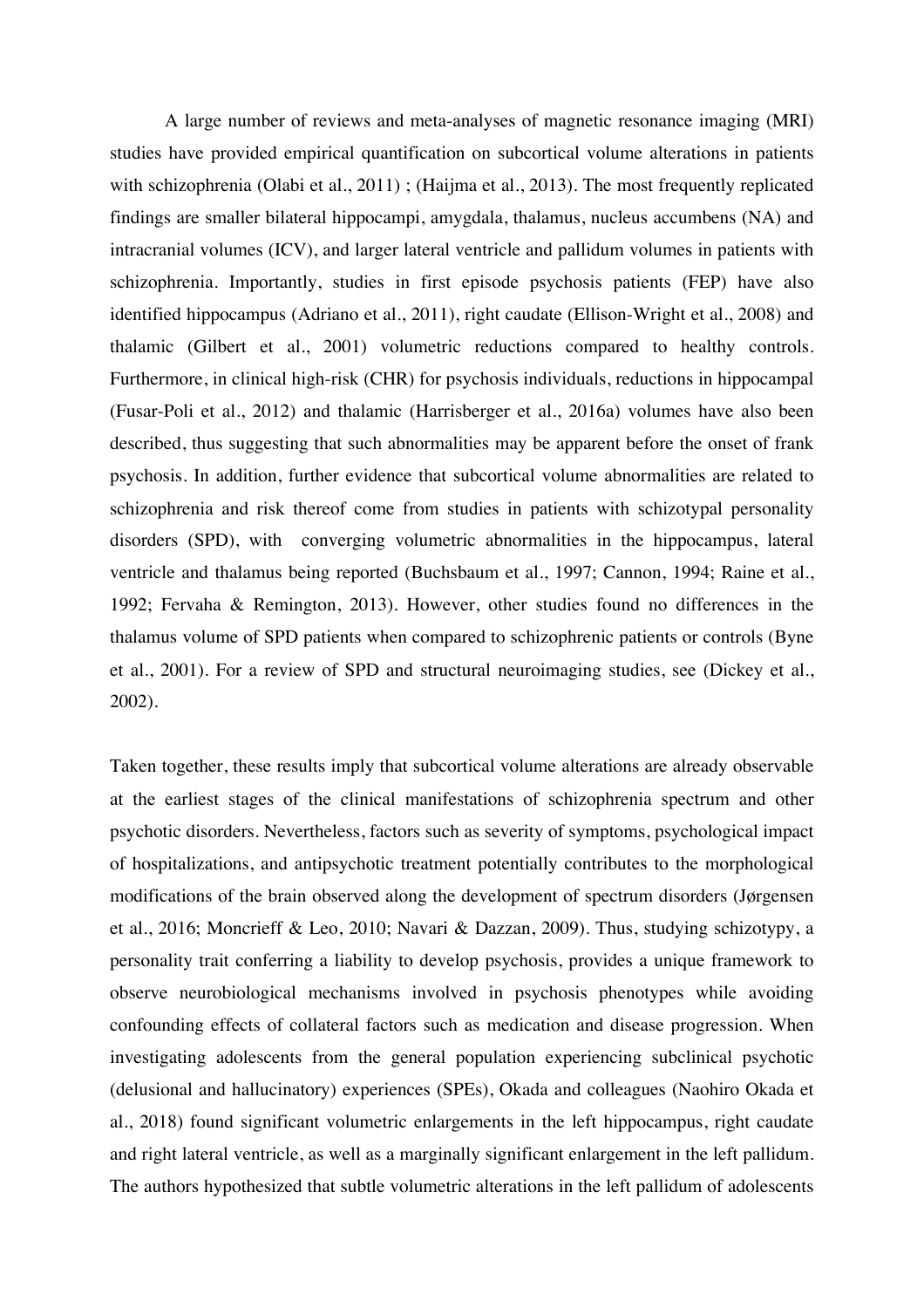with SPEs who have not reached a diagnostic level might represent a predisposing factor for developing psychosis. They also suggested that the enlargement of hippocampus volume might reflect changes as compensation to prevent conversion to higher-risk states. In another study investigating subcortical structures in relation to psychometric schizotypy, Kühn (Kühn et al., 2012a) and colleagues showed a correlation between high schizotypy total score and reductions in thalamic volume. These studies suggest that detailed examination of the associations between the expression of schizotypal personality features during adolescence and morphological brain development may reveal relevant information to understand schizophrenia spectrum and other psychotic disorders.

In terms of typical neurodevelopment, subcortical structures dynamically develop throughout childhood and adolescence and sustain functional roles including attention, memory, executive functioning and emotional processing (Hill et al., 2017). A recent study examining the normative development of subcortical structures (Wierenga et al., 2014a) (n=147, from 7 to 23 years old) suggests that the volumes of the caudate, putamen and nucleus accumbens (N.Acc) decrease with age, that the hippocampus, amygdala and pallidum showed an inverted U-shaped trajectory, and that the thalamus exhibited an initial slight increase followed by a reduction in volume. These results provide a framework for the typical developmental trajectory of the aforementioned structures and allow for a comparison with adolescents who express higher level of schizotypy.

To date, studies investigating psychometric schizotypy have employed cross-sectional designs with success in identifying cerebral alterations linked to the expression of schizotypy (Kühn et al., 2012a; Naohiro Okada et al., 2018), but their ability to provide information about developmental trajectories is limited. The present study investigates dynamic changes in subcortical structure development in relation to the three dimensions of schizotypy (positive, negative and disorganized). Specifically, we explored volumetric changes of caudate nucleus, putamen, pallidum, nucleus accumbens, thalamus, amygdala, hippocampus and lateral ventricle using longitudinal mixed regression, in 110 adolescents with one up to 5 visits. These structures are of particular interest, as they have been implicated in schizophrenia (Ballmaier et al., 2008; Mamah et al., 2008). The present prospective study examines developmental trajectories of subcortical volumes in adolescents with higher and lower levels of schizotypy traits during adolescence and will potentially reveal both a common endophenotype with CHR for psychosis states as well as potential protective factors in non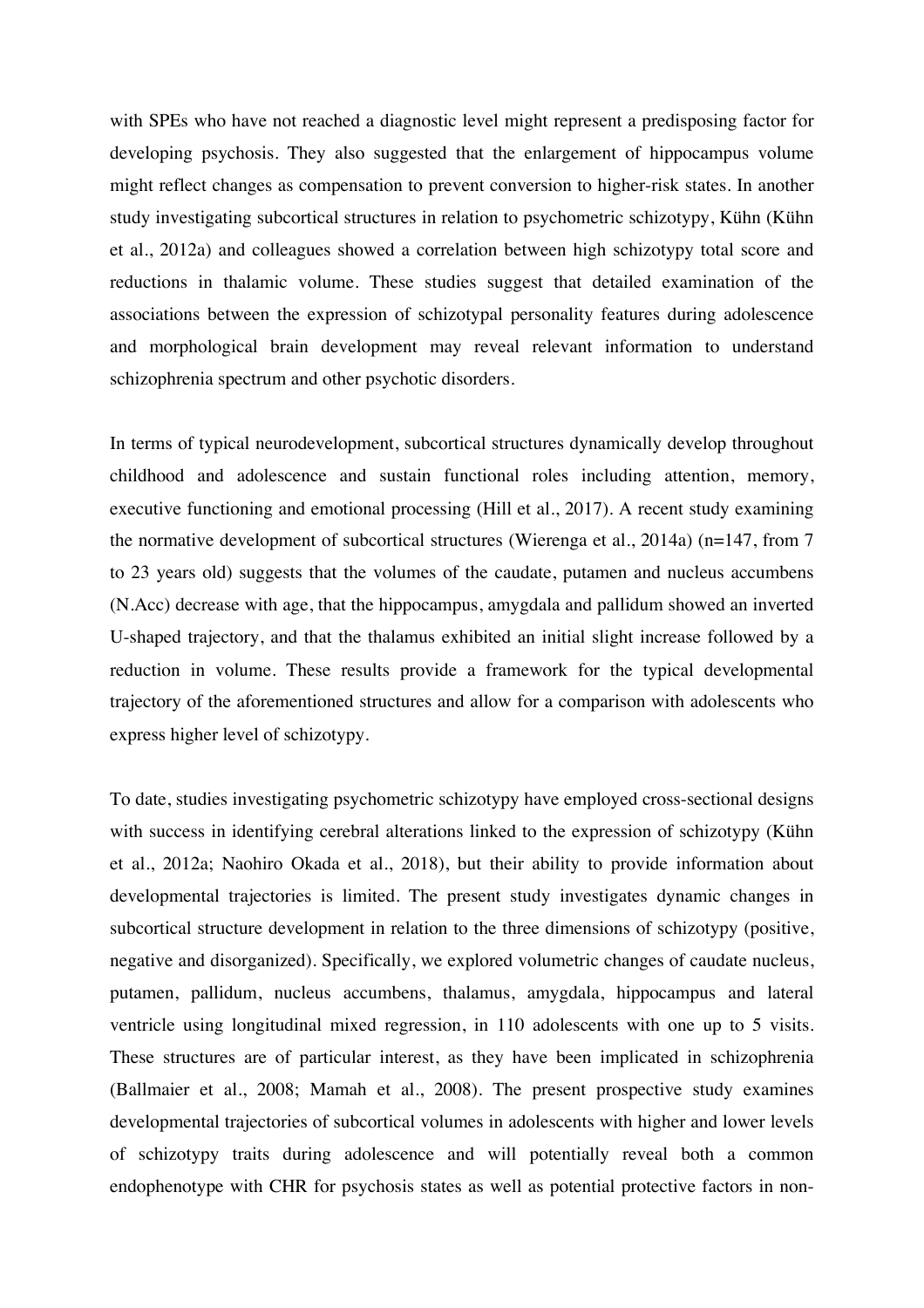clinical samples. Our primary hypothesis is that the developmental patterns of subcortical volumes of individuals expressing higher schizotypal features would follow that of community individuals expressing high schizotypy. Moreover, we expect that when common to developmental differences found in CHR-converters, subcortical regions alterations might convey a risk for psychosis. The value of such research question is to find the earliest cerebral signature of psychotic pathogenesis, an endeavour which might be very significant to psychopathology.

## **2. Materials and methods**

#### *2.1 Participants*

The present study included a total of 297 MRI-scans from 110 typically developing (TD) adolescents (57 males) recruited as part of an ongoing longitudinal study. Adolescents were aged between 12 and 20 y.o at the first time of visit (mean(age)= $16.0$ , sd=  $1.5$ , n= $110$ ). From the 110 adolescents of the first time visit, 77 of them came back for a second visit (Mage=17.3, sd=1.8), 64 for visit 3 (Mage=18.5, sd=2.1) and 46 for visit 4 (Mage=21.1, sd=1.9, n=46), *see Figure 1.* In total, 26 participants were scanned once, 19 twice, 27 three times, 38 four times (see *supplementary Figure* 1 and *supplementary table 1* for the mean intervals between each scanning session). They were French-native speakers, community adolescents with normal or corrected to normal vision, recruited through word of mouth and advertisement in youth centres around the Canton of Geneva. They were screened for the absence of acute psychotic phase and estimated general intellectual functioning scoring below 1 standard deviation of the developmental norm (based on the Cubes and Vocabulary subtests of the Weschler Scales of Intelligence for children (WISC-IV)(Wechsler D. Wechsler, 2003) or for participants older than 18 y.o, the Wechsler Adult Intelligence Scale(Wechsler D., 1997) (WAIS-IV). Participants received a financial compensation for their time, and written consent was obtained from themselves or their parents (if they were under 18), under protocols approved by the local ethical commission (Commission Centrale d'éthique de la Recherche des Hôpitaux Universitaires de Genève). From the initial sample of 123 adolescents, 13 adolescents were excluded to ensure a psychologically and medically healthy sample, as they were diagnosed with: depression and anxiety disorders (n=8), attention-deficit hyperactivity disorder (ADHD, n=4) or schizoaffective disorder (n=1). None of our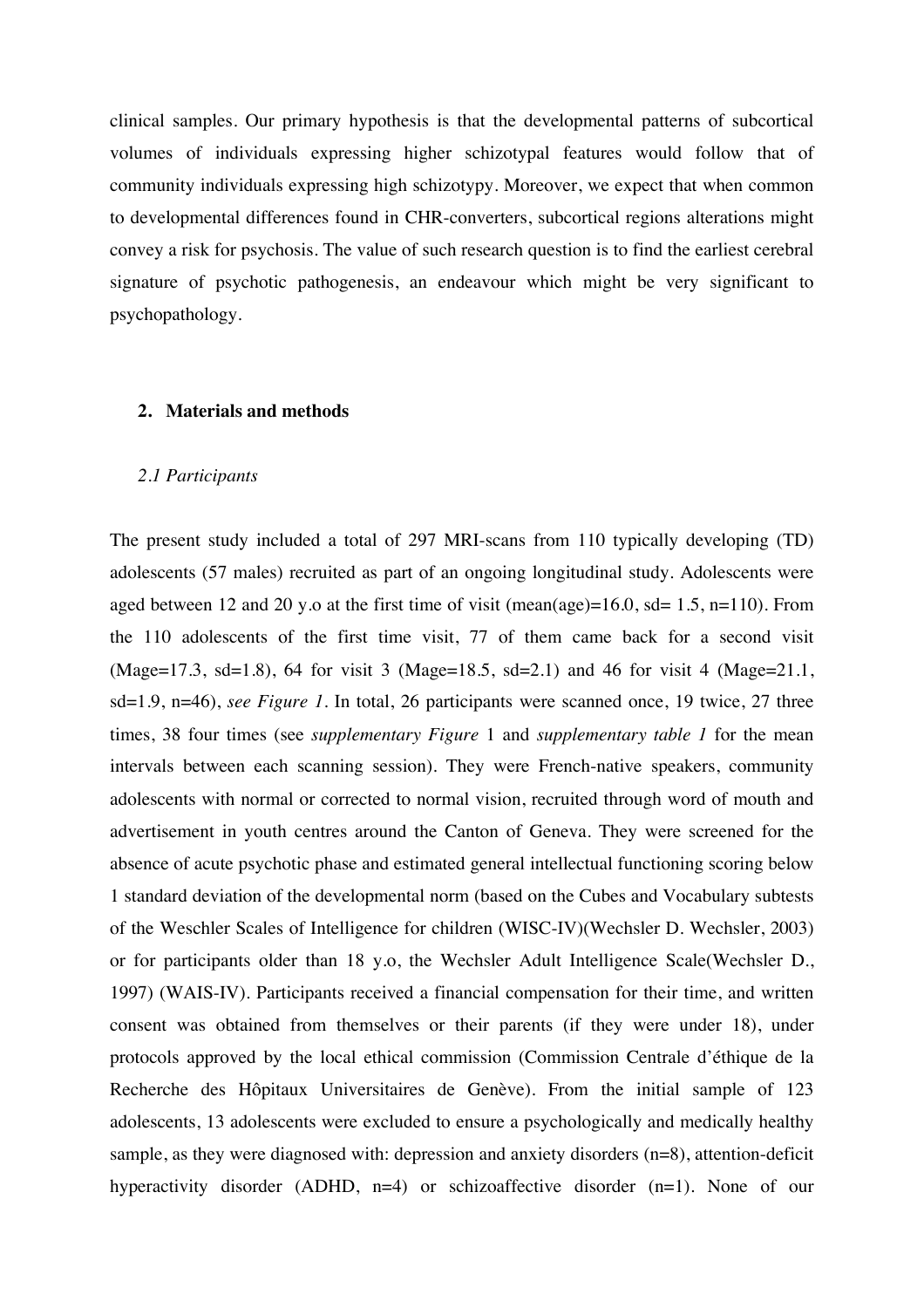participants was taking psychoactive treatment, see *supplementary material* for more information.

#### *2.2 Psychological Measures*

To isolate the effect of schizotypy on subcortical structures development, we covaried for potential effects of internalized and externalized maladaptive behaviors (Modinos et al., 2014). To do so we included the Youth Self Report and Adult Self Report (YSR/ASR) standardized subscale scores of externalizing and internalizing behaviors as covariates in the neuroimaging statistical analyses.

Schizotypal personality traits were evaluated with the SPQ, which define 3 dimensions (positive, negative and disorganized - see *supplementary material* for details on these measures).

# *2.3 Partition of participants in groups*

Higher and Lower groups of participants were created based on their SPQ score at first time point for each dimension separately (positive, negative and disorganized) in order to assess the potential influence of each of them on the development of subcortical volumes. For each dimension, optimal k-means clustering for univariate data implemented in R (ck.means.1d.dp package) was conducted (see *supplementary material* for details). According to the Bayesian criterion the algorithm returned 2 clusters as the best option per dimension: one representing the adolescents with elevated scores and the second one concerning individuals with low scores on a dimension: high positive scorers (HPS) and low positive scorers (LPS), high negative scorers (HNS) and low negative scorers (LNS), high disorganized scorers (HDS) and low disorganized scorers (LDS).

### *2.4 MRI acquisition*

Magnetic Resonance Imaging (MRI) scans were acquired on a 3-Tesla Siemens Trio scanner at the Hôpitaux Universitaire Genevois (HUG, n=228), or at the Brain Behavioral Laboratory at University of Geneva (BBL, n=81). Both sites used the same scanner and sequences of acquisition. A 3D volumetric pulse sequence was used, with the following parameters:  $TR =$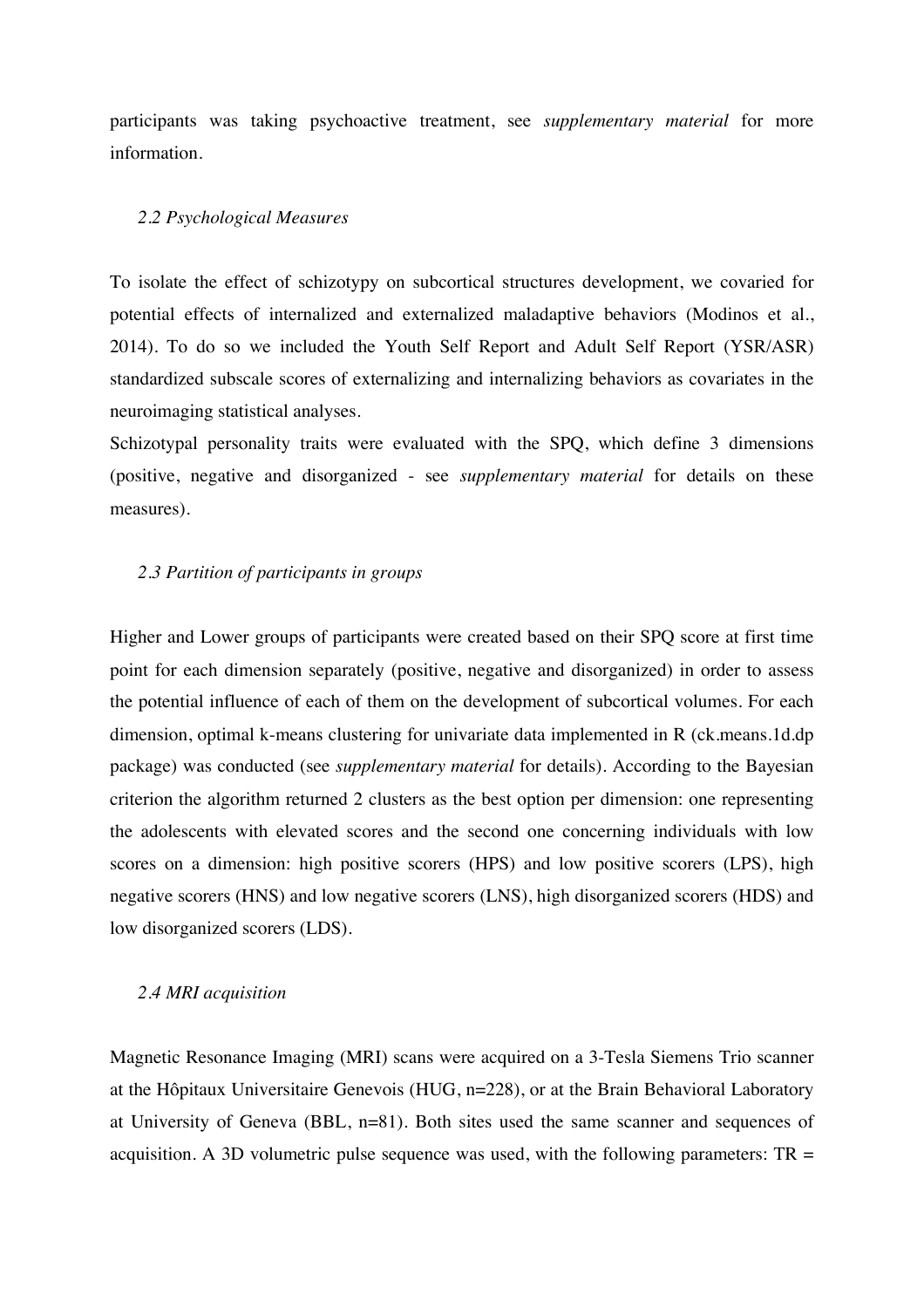2500 ms, TE = 3 ms, flip angle =  $8^\circ$ , acquisition matrix = 256 x 256, field of view = 22 cm, slice thickness  $= 1.1$  mm, 192 slices.

# *2.5 MRI processing*

To obtain an accurate three-dimensional cortical model, images were processed using *FreeSurfer* software version 6.0 (http://surfer.nmr.mgh.harvard.edu). Processing steps were conducted following the *Freesurfer* pipeline for fully automated preparation of images, including resampling of the surface into cubic voxels, skull stripping, intensity normalization, white matter segmentation, surface atlas registration, surface extraction and gyrus labeling. After preprocessing, each participant was registered to the spherical atlas *fsaverage* in *FreeSurfer*. For each individual, resulting white matter and pial surfaces were visually checked and manually corrected when necessary.

# *2.6 MRI Longitudinal processing*

In order to reduce within subject variability between scan sessions, a longitudinal analysis methodological step was performed using FreeSurfer version 6.0. This method increases repeatability and statistical power (Reuter et al., 2012). All scans were processed using this procedure, including individuals with a single time point to ensure consistency of treatment for all scans (Bernal-Rusiel et al., 2013). An unbiased within-subject template and average image were created, using inverse consistent registration. This reduces the potential overregularization of longitudinal image processing (Reuter et al., 2010).

# *2.7 Subcortical volumes extraction*

Left and right thalamus, lateral ventricle, pallidum, accumbens, caudate, putamen, hippocampus, amygdala volumes as well as intra cranial volumes (ICVs) were obtained from the T1 pre-processed scans (see Figure 2), using Freesurfer and following the Enigma protocol for extraction of volumes' values (enigma.usc.edu) (Stein, Medland, (the Alzheimer's Disease Neuroimaging Initiative (ADNI) et al., 2012). For quality control, all regions of interest (ROIs), with a volume larger than or  $\lt 1.5$  times the interquartile range were identified and visually inspected by overlaying their segmentation on the subjects'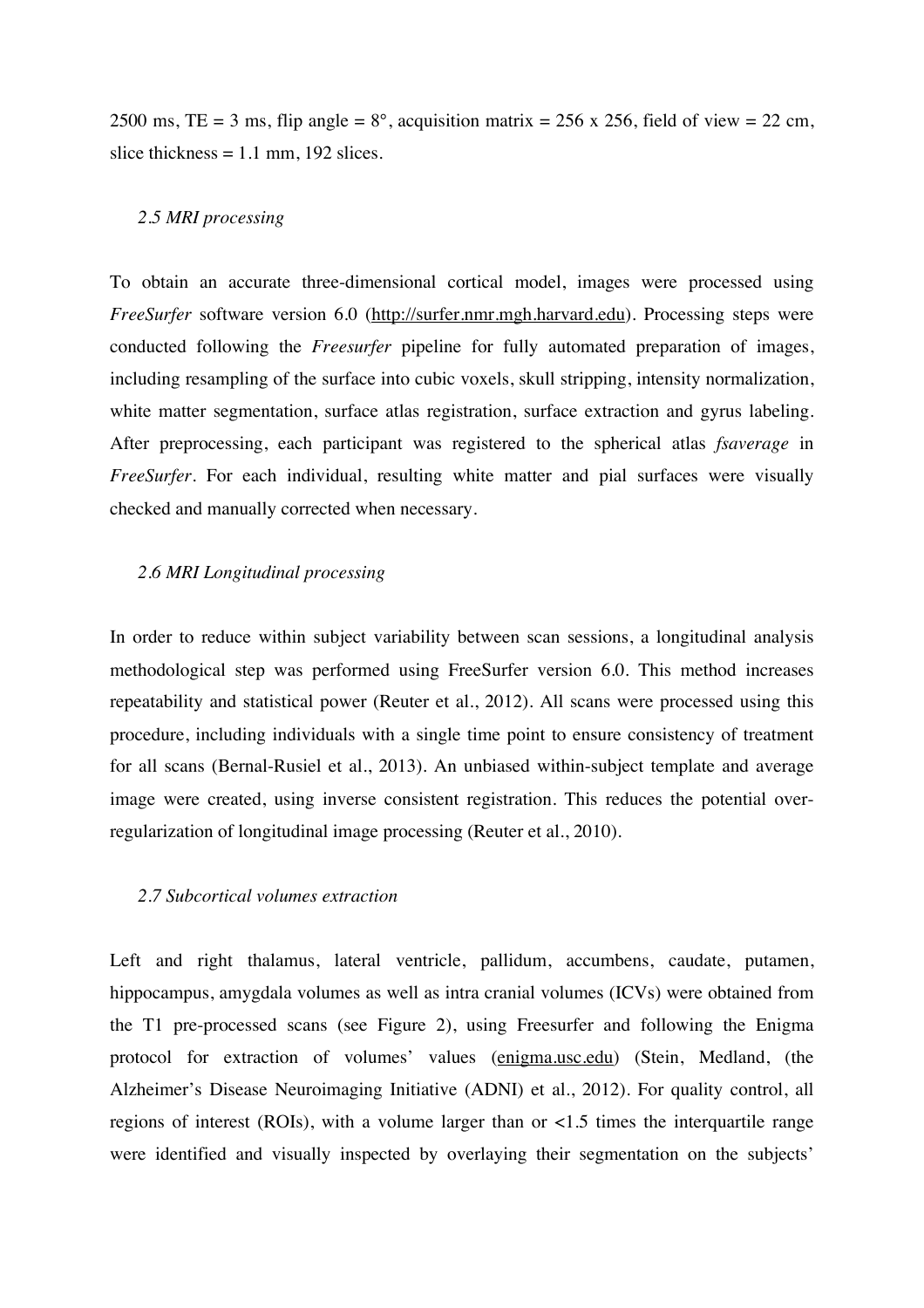anatomical images. ROI data for which segmentation was judged accurate were included in statistical analyses (van Erp et al., 2016), no scans had to be excluded.

### *2.8 Statistical analyses: descriptive statistics*

We performed descriptive analyses comparing participant within subgroups statistics as obtained with the schizotypy clustering methodology using Mann-Whitney U tests in SPSS version 24.0 to compare Age and cognitive variables (ASR/YSR internalized and externalized behaviors and WISC/WAIS-IV block design standardized scores). We used chi square tests to compare sex and scan locations between groups.

#### *2.9 Statistical MRI analyses: Developmental trajectories*

We performed mixed model regression analyses to examine developmental trajectories of subcortical volumes, the potential differences between high and low levels of each schizotypy dimensions, as well as the interaction between schizotypy dimensions and age. Following a previously published procedure (Mancini et al., 2019), we fitted random-slope models to our data to estimate optimal developmental trajectories considering both within-subject and between-subject effects. Briefly, the *nlmefit* function in MATLAB R2016b was used to estimate constant, linear, quadratic and cubic models. Then, the best model was selected based on the Bayesian Information Criterion (Peng & Lu, n.d.). All models included group, age, and their interaction as fixed effects. Finally, a likelihood ratio test was used to quantify significant between-group differences in the intercept and slope of resulting developmental trajectories. To perform these analyses we used in-house scripts that have been made available at https://github.com/danizoeller/myMixedModelsTrajectories.

For each analysis, sex, location of MRI scanner, ASR/YSR internalized and externalized behaviors score, ICVs, as well as Wechsler's WISC/WAIS-IV Block Design standardized score were entered as mean-centered (demeaned) covariates of no interest. We analyzed left and right hemisphere separately, and all retained results survived a threshold of  $p<0.05$ , corrected for multiple comparisons using False Discovery Rate FDR.

#### **3. Results**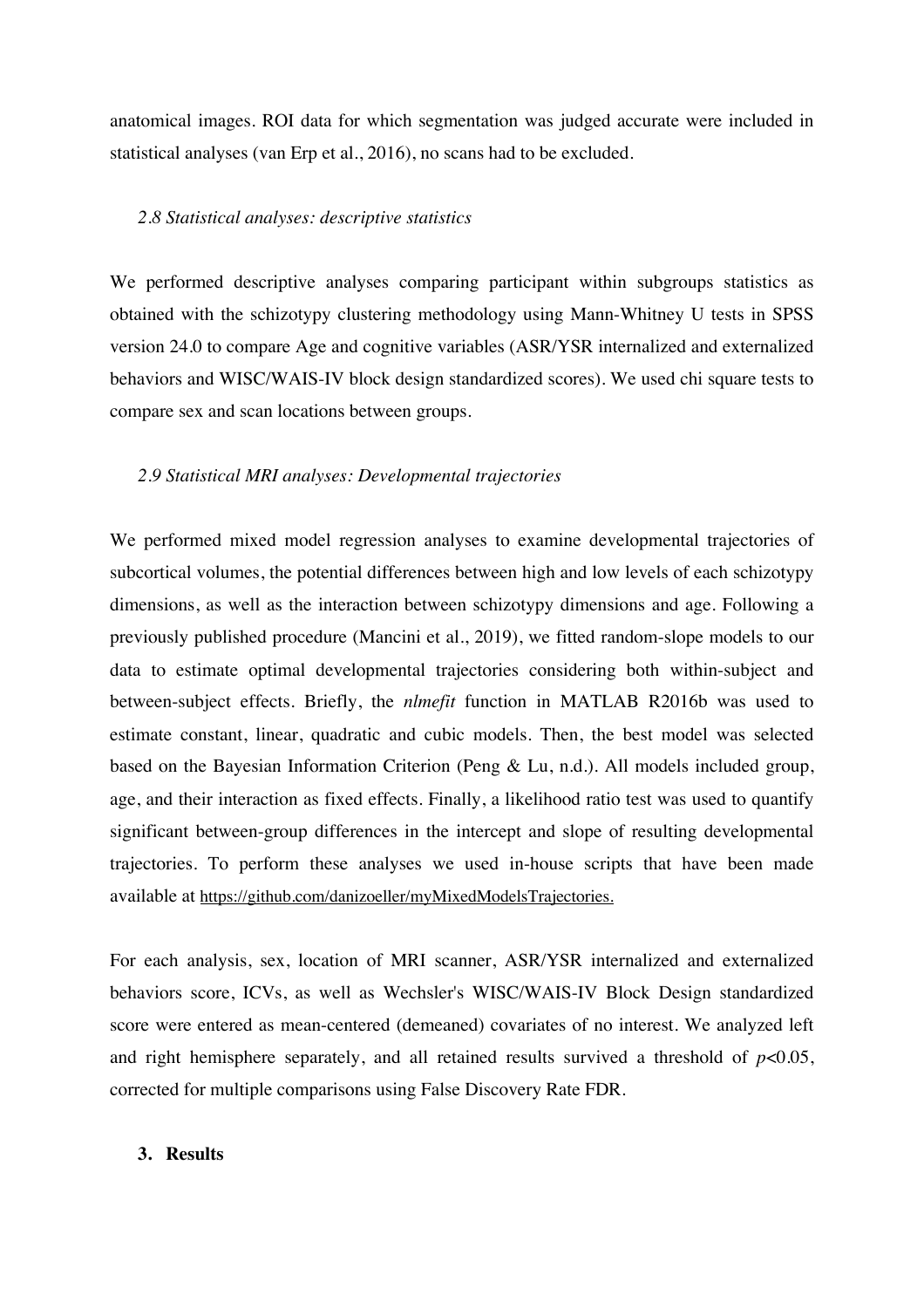#### *3.1 Descriptive statistics*

Are presented in Table 1 for each group of high and low scorers on the three dimensions of schizotypy. The low positive schizotypy group comprised 76 individuals and the high positive scorers consisted of 34 adolescents. The negative schizotypy groups included 68 low scorers and 42 high scorers. Lastly, the group based on the disorganized dimension consisted of 74 low scorers and 36 high scorers. All pair of groups (high VS low) differed in terms of schizotypy scores as well as internalized behaviors but not on age, block design and vocabulary subtest. Additionally, low and high positive and disorganized scorers differed on externalized mean scores.

#### *3.2 Developmental trajectories*

Significant results of the mixed models analyses for each ROI are shown in *supplementary Table 2* (all results can be found in *supplementary Tables 3 to 8*). No significant results were found when investigating the positive dimension. We observed differential linear developmental trajectories in four subcortical structures when comparing higher scorers on the disorganized and negative dimensions of schizotypy to their respective lower scorers. We showed trajectories of results that were significant at  $p<0.05$ , corrected for multiple comparisons using the FDR criterion (see Figures 3&4).

# 3.2.1 Disorganized dimension (Figure 3)

Adolescents expressing higher levels of *disorganized* schizotypy (HDS) exhibited a steady developmental trajectory of bilateral hippocampus volumes, whereas LDS showed a linearly increasing volume trajectory. Notably, after 17 years of age LDS showed steeper increasing volumes trajectory of both right and left hippocampus when compared to HDS (Rhippocampus:  $p=0.049$ ; L-hippocampus:  $p=0.023$ ).

We found a similar pattern concerning the left pallidum with LDS showing a steeper increasing trajectory than HDS. Both trajectories followed a linear increase, however the enlargement trajectory was more pronounced in LDS ( $p=0.006$ ).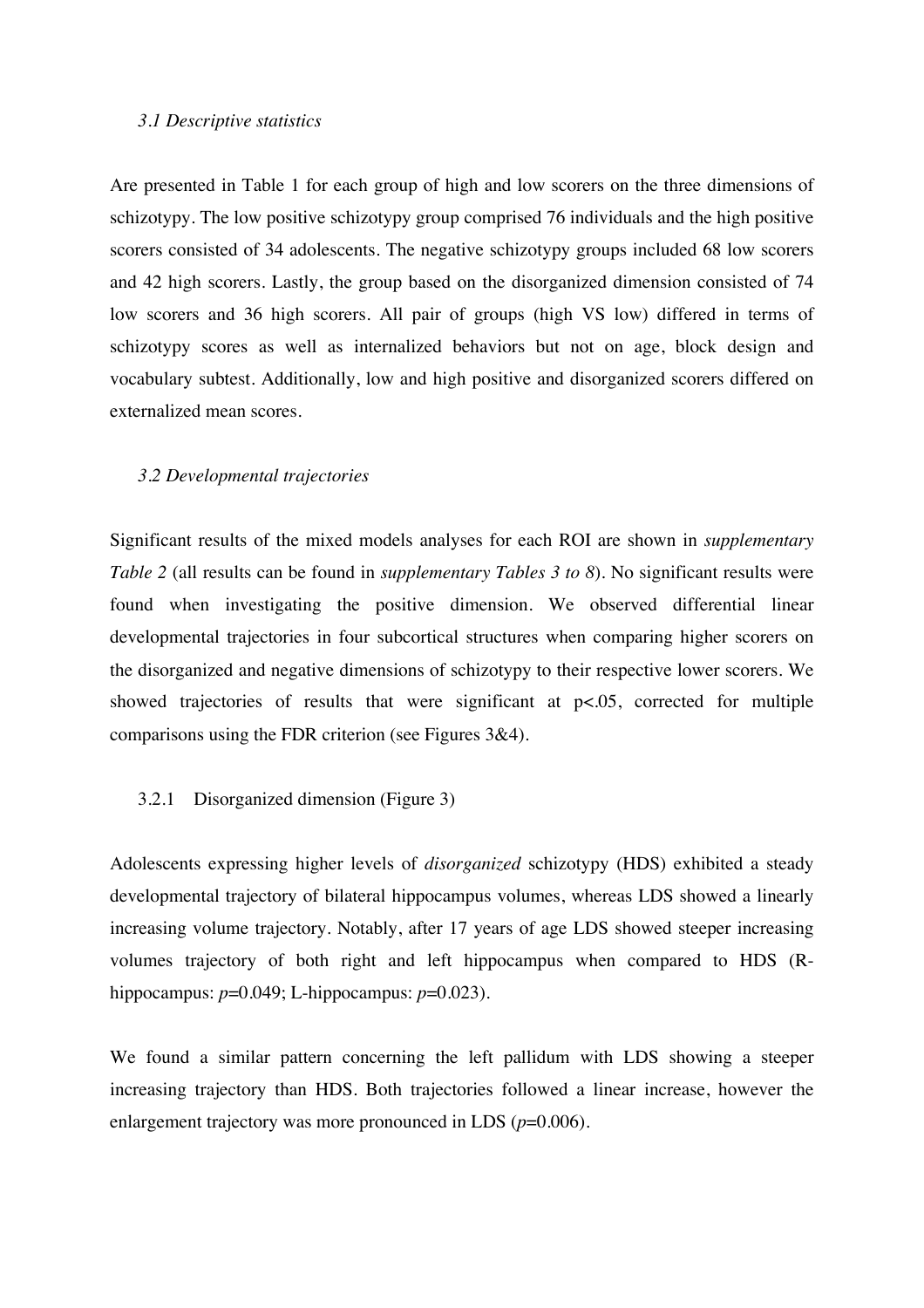Concerning the left lateral ventricle  $(p=0.025)$ , we found the opposite pattern, with a steeper linearly increasing trajectory in adolescents who scored higher on disorganized schizotypy. Once again, the trajectories seem to cross at 17 years old, the LDS group followed a relatively constant trajectory, whereas after this age, the lateral ventricle in the HDS group showed a steeper enlargement.

#### 3.2.2 Negative dimension (Figure 4)

Concerning the *negative* dimension of schizotypy, lower scorers presented a stronger linearly increasing trajectory of bilateral pallidum volumes (right-pallidum: *p*<0.000; left-pallidum: *p*=0.010) when compared to HNS. Once again, we observed a change around 17 years of age, where HNS exhibited lower rate of increasing volumes than LNS passed this age.

When looking at the right thalamus (group effect,  $p=0.006$ ), we identified similar patterns of developmental volume trajectories. Both HNS and LNS had constant trajectories, and volumes were larger in HNS than LNS throughout the entire investigated age range.

#### **4. Discussion**

We investigated the developmental trajectory of subcortical brain structures in adolescents expressing higher schizotypal traits compared to matched adolescents without such traits. Importantly, with our adolescents coming on a voluntary basis from the general population, we measured a mild variant of schizotypal features less pronounced than in clinical samples. However, our strategy was to focus on the developmental antecedents of the clinical states that can ensue during adulthood. We observed differential linear trajectories in four different subcortical structures when comparing higher disorganized and higher negative dimension scorers to their corresponding lower scorers. Expression of higher level of disorganized schizotypy was associated with differential trajectories of the hippocampus bilaterally, the left pallidum and lateral ventricle. On the other hand, higher levels of negative schizotypy were associated with differences in trajectories within the pallidum bilaterally, and with globally reduced volumes over the entire age range in the thalamus. With the present longitudinal study, we sought out to characterize which subcortical volumes differences were associated with a vulnerability to develop schizophrenia spectrum disorders to those linked to interindividual variability of the schizotypy trait and/or a compensatory process. Convergence with findings in clinical populations, notably CHR-converters may be indicative of processes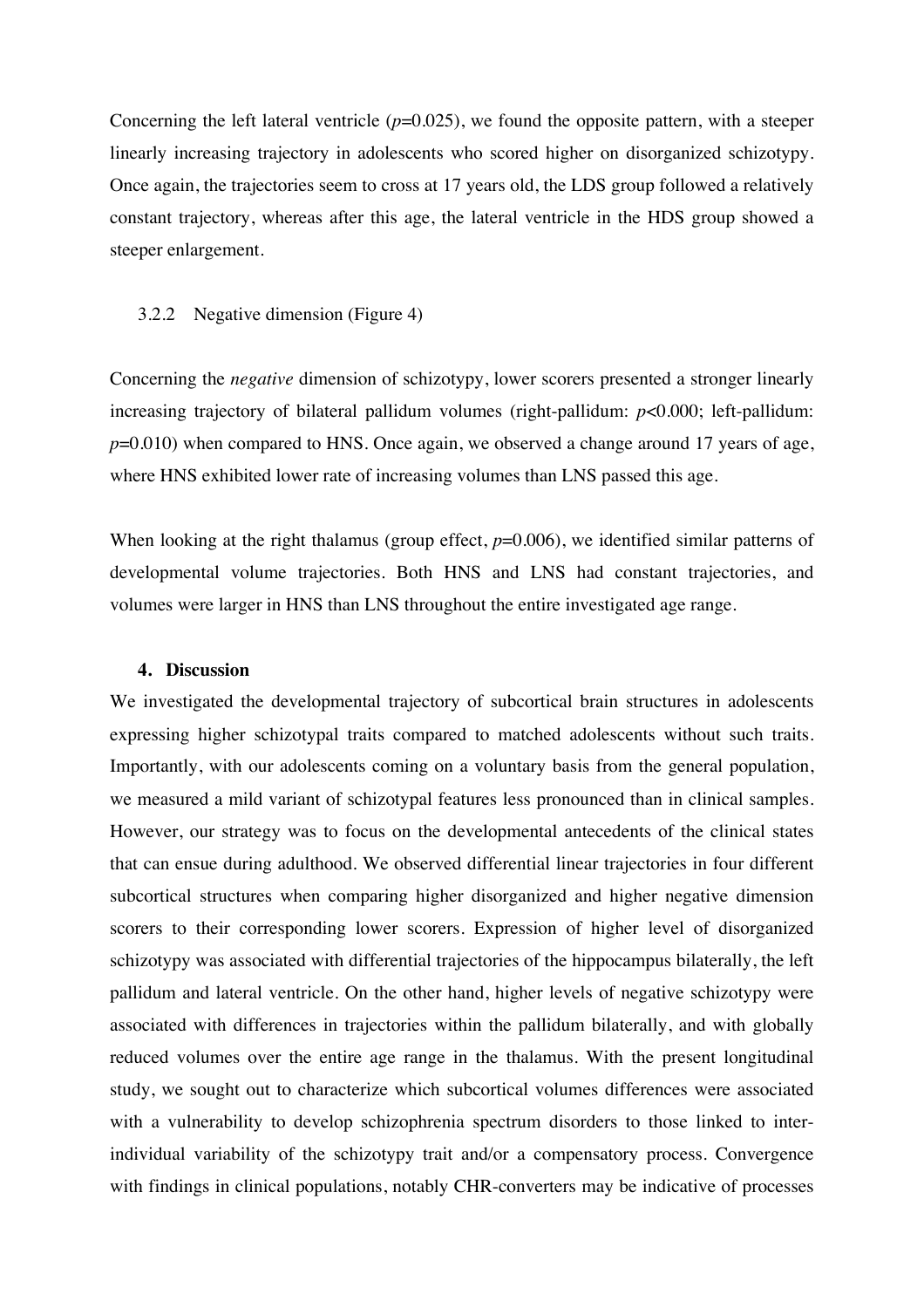involved in pathogenesis, but divergence may be indicative of protective/resilience factors or variability in term of personality traits.

[Reduced volumes of hippocampus are observable in relation to disorganized schizotypy] Previous research consistently reports that hippocampus volumes are significantly reduced in schizophrenia patients (Huang et al., 2015; Spoletini et al., 2011), as well as in their nonpsychotic relatives (Bois et al., 2016). In addition, longitudinal studies have provided evidence for progressive reductions in the hippocampus of individuals at clinical high risk compared to controls, suggesting that alterations to this structure may form part of a general vulnerability to schizophrenia (Pantelis et al., 2003; Walter et al., 2012). In the present study, high scorers on disorganized schizotypy were lacking a developmental increase that was present in low scorers, leading to a tendency for reduced hippocampal volumes at the end of adolescence. This suggests a similarity with schizophrenia spectrum disorders, and notably with individuals at clinical high risk of developing psychosis, thus representing a potential vulnerability feature. Reinforcing this idea, CHR participants who subsequently convert to psychosis are reported to show hippocampal hypermetabolism which predicts hippocampal volume loss (Schobel et al., 2009). On the other hand, the increasing developmental trajectory observed in the lower scorers is in line with previous research indicating a robust maturational process in healthy individuals resulting in linear increase of hippocampal volumes along adolescence (Gogtay et al., 2004; Suzuki et al., 2004); (Giedd et al., 1996). As similar longitudinal abnormalities of hippocampal volumes are observable in CHR individuals, they could potentially represent an increased predictive risk to develop psychosis rather than being specific to illness-related mechanisms.

[Enlargement of lateral ventricle is associated with disorganized dimension of schizotypy] Enlarged volume of left-lateral ventricle found in adolescents with HDS are concordant with large scale studies of schizophrenia (Naohiro Okada et al., 2018; van Erp et al., 2016), FEP (Ellison-Wright et al., 2008) patients, as well as in adolescents with SPEs (Naohiro Okada et al., 2018). However, in FEP patients, some contradiction exist, as longitudinal studies have showed a progressive enlargement occurring after the first episode and especially within the first years of illness (Kempton et al., 2010). Thus, the question arises whether ventricular dilation was a progressive change beginning in the prodromal phase of the illness, or an abnormal developmental process starting closer to birth with progressive changes through life. Our results lend support to the latter hypothesis suggesting that ventricular enlargement seems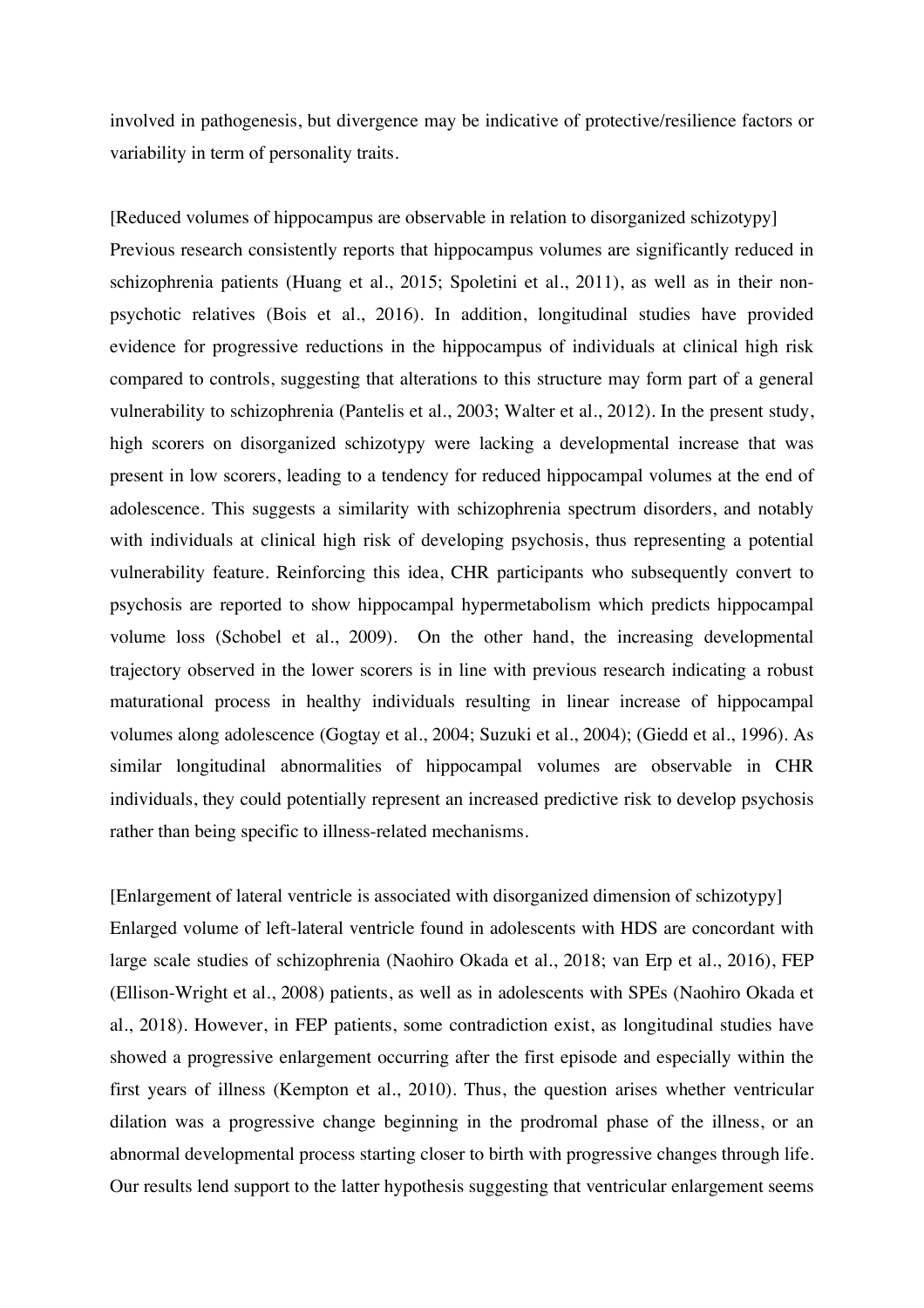to be progressive, and present at the earliest stages of the spectrum as it is already observable in adolescents expressing higher levels of disorganized schizotypy. Opposite findings in favor of the prodromal-start to enlargement could be explained in terms of modulation of trajectories by psychotic episodes, periods of remission and antipsychotic treatment (Garver & Kingsbury, 2000).

[Decreased volume of the pallidum was found in relation to disorganized and negative dimension]

The pallidum, enlarged in chronic schizophrenia (N Okada, 2016) was found to be decreased in our study in HDS (left-pallidum) as well as in HNS (bilateral pallidum) when compared to their respective low scorers. However, normal pallidal volumes were demonstrated in drugnaïve (Spinks et al., 2005) schizophrenia patients, FEP (Lang et al., 2001) and CHR (Harrisberger et al., 2016b). Our results concerning the trajectory of low scorers on both dimensions follow a linearly increasing trajectory that resemble the first part of the typical inverted U shaped trajectory found in healthy adolescents (Wierenga et al., 2014a). Therefore, we could suggest that the subtle volumetric decrease exhibited in higher scorers may only reflect inter-individual variability. Moreover, pallidum alterations did not seem to be specifically linked with the negative or disorganized dimension of schizotypy, whereas they were found to be associated with processing speech alterations and negative symptoms in patients with schizophrenia (Mwansisya et al., 2013).

# [Increased thalamic volumes are observable in high negative schizotypy]

Studies involving typical adults have observed a trend (no correction for multiple comparison) of negative association between schizotypy total score and thalamic volumes (Kühn et al., 2012b), compatible with reports of thalamic volume reductions in samples of individuals with schizophrenia (Ettinger et al., 2001), FEP (Adriano et al., 2010) and antipsychotic-naïve CHR (Harrisberger et al., 2016b). In contrast, in the present study, adolescents expressing higher level of negative schizotypy presented increased volumes of the thalamus when compared to lower scorers, consistent with the inverted U-shaped developmental trajectory observable in typically developing children and adolescents (Wierenga et al., 2014b) (7 to 24y.o). Those differences may be explained in terms of age, as our population included only adolescents, as well as by the fact that we studied the dimensions separately. Moreover, it is not clear whether reduced thalamic volumes documented by imaging studies pertains to any specific nuclei of the thalamus. In the literature the question also arises whether thalamic reductions may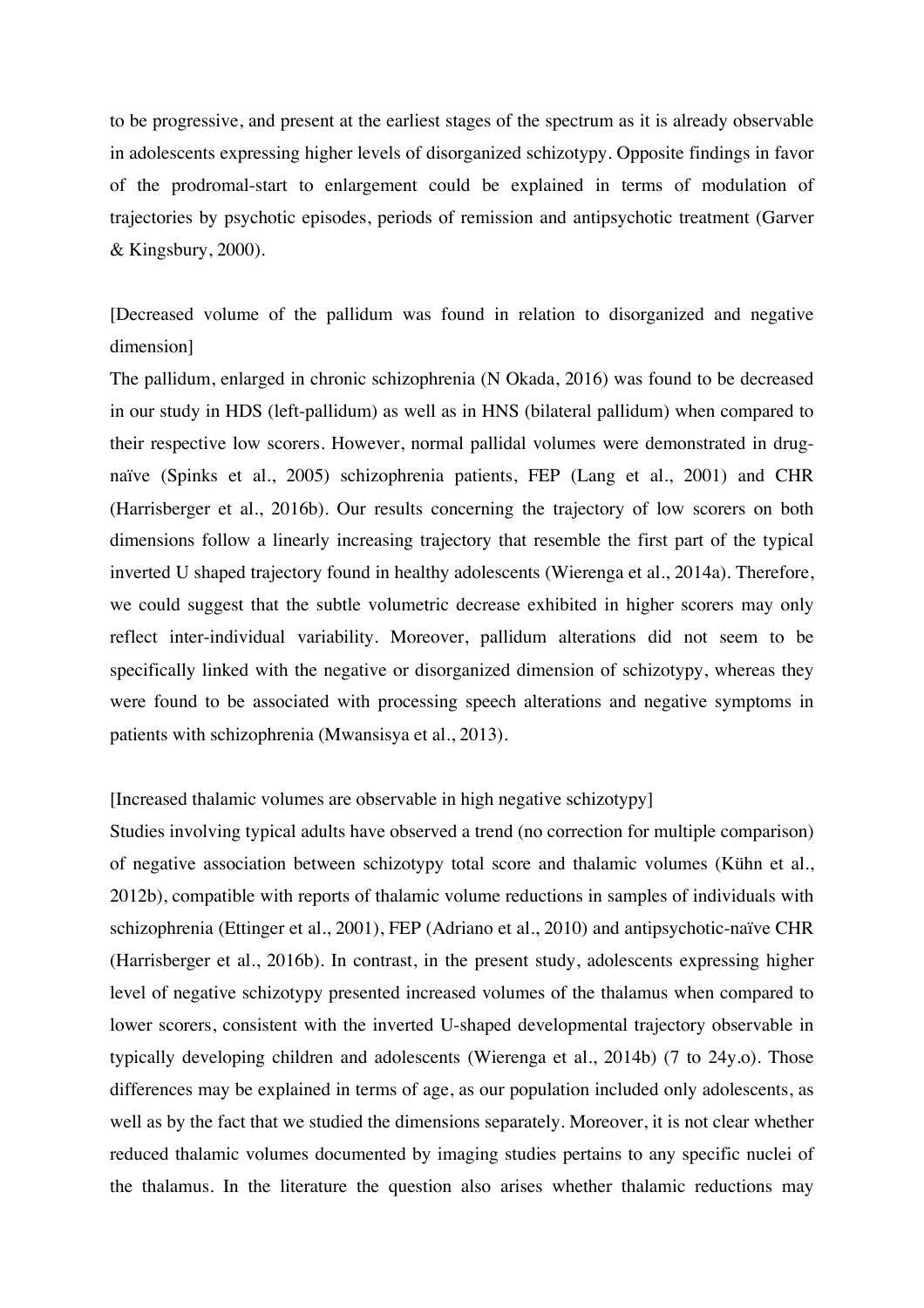represent an intermediate phenotype of presumed inherited vulnerability to schizophrenia (Allen et al., 2009). Thalamic structural volume decreases are observable early in the CHR population, but not in typical adolescents expressing higher level of negative schizotypal traits. Thus, we could also hypothesize that structural abnormalities of the thalamus might be subsequent to negative symptoms expression.

# [Limitations]

Some limitations should be acknowledged. First, we looked at the whole volume of the different subcortical structures, rather than the substructures that compose them. Secondly, we included the whole period of adolescence, however, pubertal stages are known to greatly influence the development of subcortical structures, and therefore it could be promising to consider only the prepubertal stage. Secondly, we used a self-rated instrument (SPQ) to measure schizotypy; future studies should include an observer rater (i.e. interviews). While longitudinal schizotypal traits studied in the general population are still a burgeoning field, further research using larger cohorts is required. We contend that enhanced longitudinal characterization (with more time points or following the converters to psychosis) will prove fruitful grounds for replication and for discovering developmental processes that may be used as risk markers of impending disorders.

# [Conclusion]

We described developmental trajectories of a number of subcortical structures using mixed model regression longitudinal analyses in a population of typically developing adolescents. Moreover, we identified disorganized personality traits of schizotypy associated with developmental trajectories of subcortical volumes and found similar pattern than those identified along the schizophrenia spectrum, notably the hippocampus and lateral ventricle. Higher levels of disorganized schizotypy identified during adolescence seemed to be linked to subtle developmental changes reflecting a neural signature at the non-clinical level. We additionally identified differences in trajectory patterns to those seen along the spectrum, notably decreased pallidum and increased putamen volumes which should be further investigated in clinical population to be interpreted as potential protective compensatory factors.

### **Funding body agreements and policies**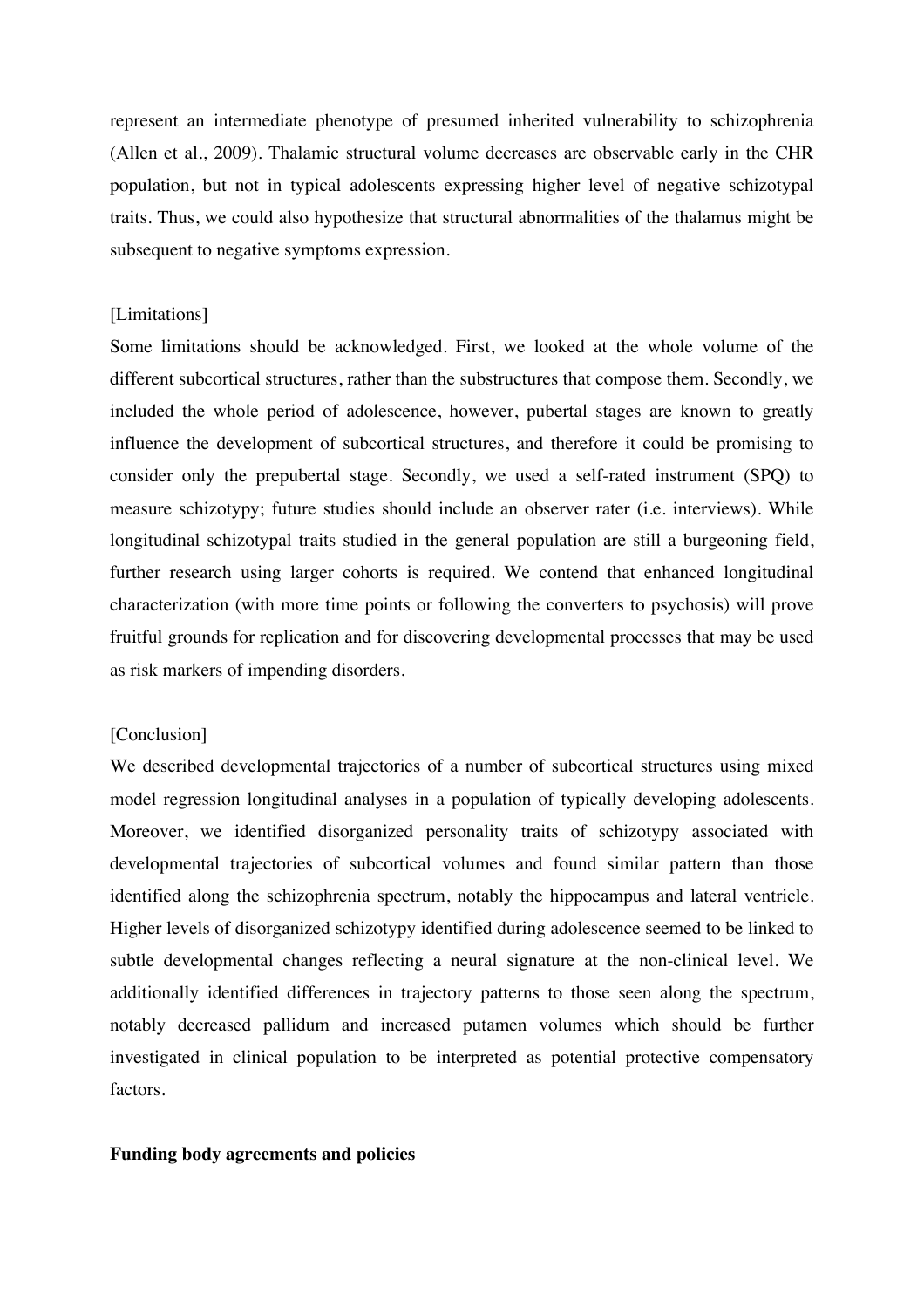This work was supported by research grants to M.D. from the Swiss National Science Foundation (100019 159440) and to M.D. and S.E. from the Gertrude Von Meissner Foundation (ME 7871). G.M was supported by a Sir Henry Dale Fellowship (#202397/Z/16/Z), jointly funded by The Welcome Trust and The Royal Society.

# **Contributors**

Author Melodie Derome designed the study and managed the literature search, statistical analyses and wrote the manuscript. Author Daniela Zöller developed the script for mixed models regression analyses. All authors contributed to and have approved the final manuscript.

# **Conflicts of interest**

The authors have declared that there are no conflicts of interest in relation to the subject of this study.

#### **Acknowledgments**

We wish to thank all the participants who kindly volunteered for this study as well as Elodie Toffel, Deborah Badoud, Deniz Kilicel and Larisa Morosan for their help in data collection.

#### **References**

- Adriano, F., Caltagirone, C., & Spalletta, G. (2011). Hippocampal Volume Reduction in First-Episode and Chronic Schizophrenia: A Review and Meta-Analysis. *The Neuroscientist*, *18*(2), 180–200. https://doi.org/10.1177/1073858410395147
- Adriano, F., Spoletini, I., Caltagirone, C., & Spalletta, G. (2010). Updated meta-analyses reveal thalamus volume reduction in patients with first-episode and chronic schizophrenia. *Schizophrenia Research*, *123*(1), 1–14. https://doi.org/10.1016/j.schres.2010.07.007

Allen, A. J., Griss, M. E., Folley, B. S., Hawkins, K. A., & Pearlson, G. D. (2009). Endophenotypes in schizophrenia: A selective review. *Schizophrenia Research*, *109*(1–3), 24–37. https://doi.org/10.1016/j.schres.2009.01.016

Ballmaier, M., Schlagenhauf, F., Toga, A., Gallinat, J., Koslowski, M., Zoli, M., Hojatkashani, C., Narr, K., & Heinz, A. (2008). Regional patterns and clinical correlates of basal ganglia morphology in nonmedicated schizophrenia. *Schizophrenia Research*, *106*(2–3), 140–147. https://doi.org/10.1016/j.schres.2008.08.025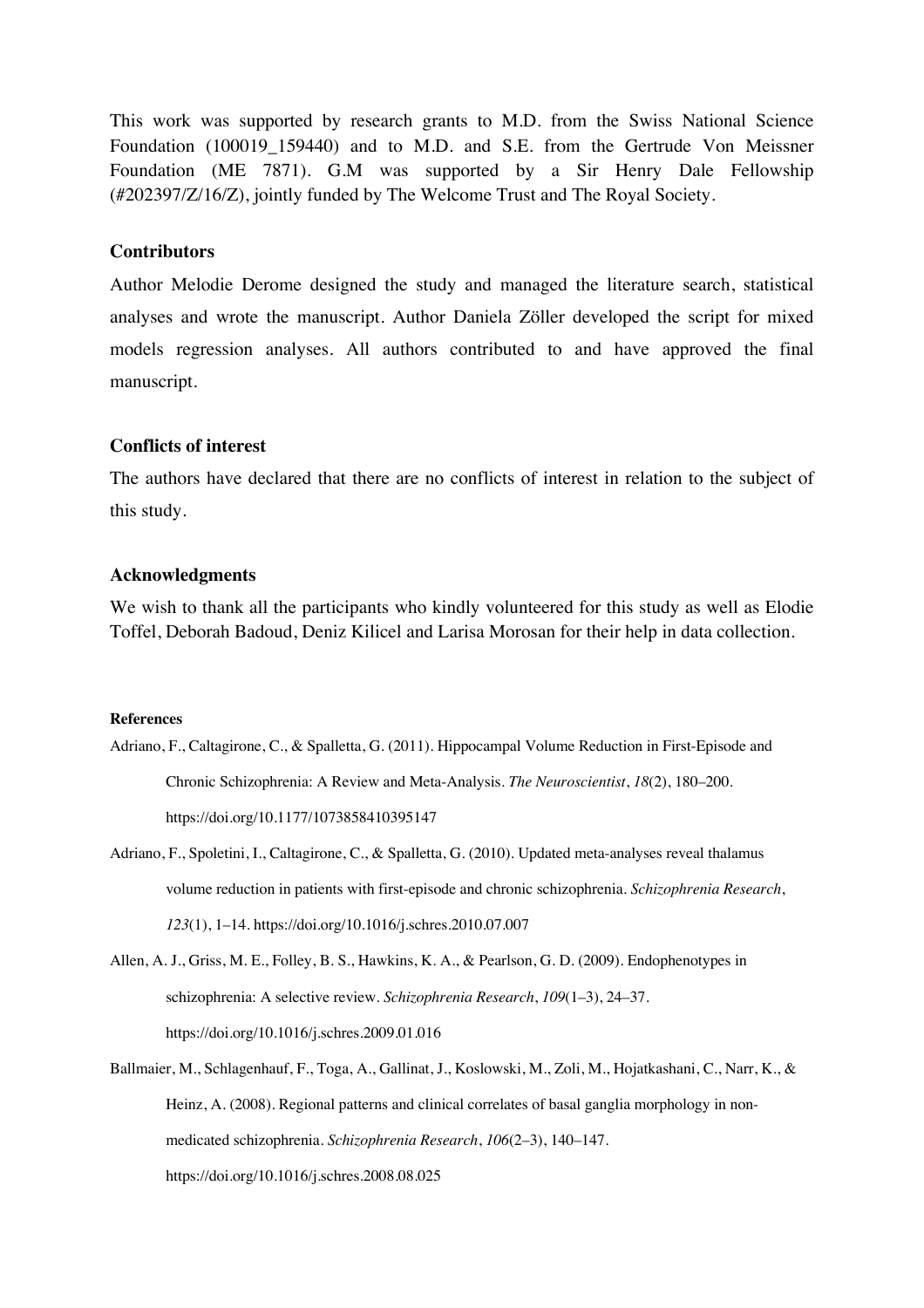- Bernal-Rusiel, J. L., Greve, D. N., Reuter, M., Fischl, B., & Sabuncu, M. R. (2013). Statistical analysis of longitudinal neuroimage data with Linear Mixed Effects models. *NeuroImage*, *66*, 249–260. https://doi.org/10.1016/j.neuroimage.2012.10.065
- Bois, C., Levita, L., Ripp, I., Owens, D. C. G., Johnstone, E. C., Whalley, H. C., & Lawrie, S. M. (2016). Longitudinal changes in hippocampal volume in the Edinburgh High Risk Study of Schizophrenia. *Schizophrenia Research*, *173*(3), 146–151. https://doi.org/10.1016/j.schres.2014.12.003
- Buchsbaum, M. S., Yang, S., Hazlett, E., Siegel, B. V., Germans, M., Haznedar, M., O'Flaithbheartaigh, S., Wei, T., Silverman, J., & Siever, L. J. (1997). Ventricular volume and asymmetry in schizotypal personality disorder and schizophrenia assessed with magnetic resonance imaging. *Schizophrenia Research*, *27*(1), 45–53. https://doi.org/10.1016/S0920-9964(97)00087-X
- Byne, W., Buchsbaum, M. S., Kemether, E., Hazlett, E. A., Shinwari, A., Mitropoulou, V., & Siever, L. J. (2001). Magnetic Resonance Imaging of the Thalamic Mediodorsal Nucleus and Pulvinar in Schizophrenia and Schizotypal Personality Disorder. *Archives of General Psychiatry*, *58*(2), 133. https://doi.org/10.1001/archpsyc.58.2.133
- Cannon, T. D. (1994). Developmental Brain Abnormalities in the Offspring of Schizophrenic Mothers: II. Structural Brain Characteristics of Schizophrenia and Schizotypal Personality Disorder. *Archives of General Psychiatry*, *51*(12), 955. https://doi.org/10.1001/archpsyc.1994.03950120027006
- Dickey, C. C., McCarley, R. W., & Shenton, M. E. (2002). The brain in schizotypal personality disorder: A review of structural MRI and CT findings. *Harvard Review of Psychiatry*, *10*(1), 1–15. https://doi.org/10.1080/10673220216201
- Ellison-Wright, I., Glahn, D. C., Laird, A. R., Thelen, S. M., & Bullmore, E. (2008). The Anatomy of First-Episode and Chronic Schizophrenia: An Anatomical Likelihood Estimation Meta-Analysis. *American Journal of Psychiatry*, *165*(8), 1015–1023. https://doi.org/10.1176/appi.ajp.2008.07101562
- Ettinger, U., Chitnis, X. A., Kumari, V., Fannon, D. G., Sumich, A. L., O'Ceallaigh, S., Doku, V. C., & Sharma, T. (2001). Magnetic Resonance Imaging of the Thalamus in First-Episode Psychosis. *American Journal of Psychiatry*, *158*(1), 116–118. https://doi.org/10.1176/appi.ajp.158.1.116
- Fervaha, G., & Remington, G. (2013). Neuroimaging findings in schizotypal personality disorder: A systematic review. *Progress in Neuro-Psychopharmacology and Biological Psychiatry*, *43*, 96–107. https://doi.org/10.1016/j.pnpbp.2012.11.014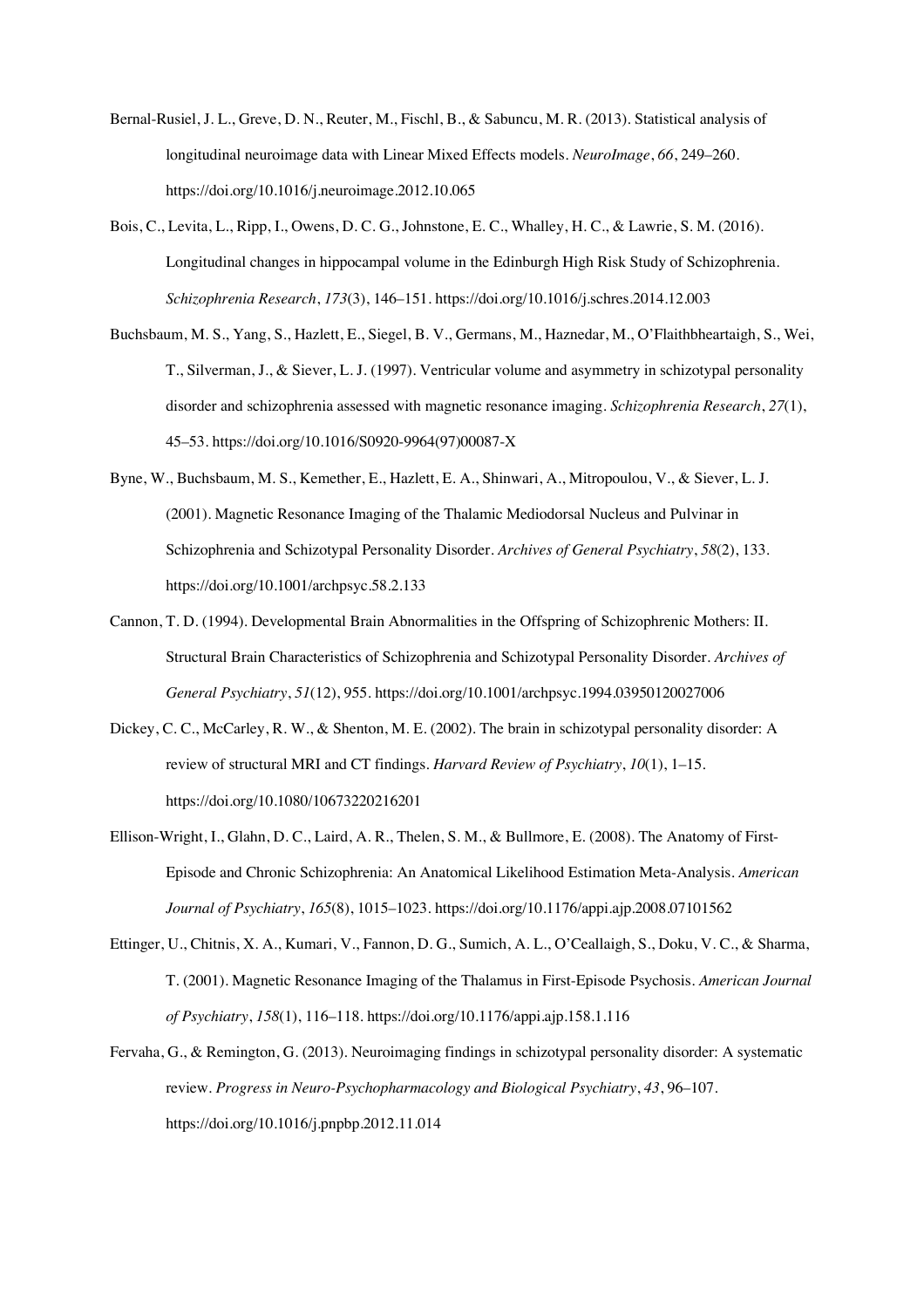- Fusar-Poli, P., Radua, J., McGuire, P., & Borgwardt, S. (2012). Neuroanatomical Maps of Psychosis Onset: Voxel-wise Meta-Analysis of Antipsychotic-Naive VBM Studies. *Schizophrenia Bulletin*, *38*(6), 1297– 1307. https://doi.org/10.1093/schbul/sbr134
- Garver, D. L., & Kingsbury, S. J. (2000). Brain and ventricle instability during psychotic episodes of the schizophrenias k. *Schizophrenia Research*, 13.
- Giedd, J. N., Vaituzis, A. C., Hamburger, S. D., Lange, N., Rajapakse, J. C., Kaysen, D., Vauss, Y. C., & Rapoport, J. L. (1996). Quantitative MRI of the temporal lobe, amygdala, and hippocampus in normal human development: Ages 4-18 years. *The Journal of Comparative Neurology*, *366*(2), 223–230. https://doi.org/10.1002/(SICI)1096-9861(19960304)366:2<223::AID-CNE3>3.0.CO;2-7
- Gilbert, A. R., Rosenberg, D. R., Harenski, K., Spencer, S., Sweeney, J. A., & Keshavan, M. S. (2001). Thalamic Volumes in Patients With First-Episode Schizophrenia. *American Journal of Psychiatry*, *158*(4), 618– 624. https://doi.org/10.1176/appi.ajp.158.4.618
- Gogtay, N., Giedd, J. N., Lusk, L., Hayashi, K. M., Greenstein, D., Vaituzis, A. C., Nugent, T. F., Herman, D. H., Clasen, L. S., Toga, A. W., Rapoport, J. L., & Thompson, P. M. (2004). Dynamic mapping of human cortical development during childhood through early adulthood. *Proceedings of the National Academy of Sciences of the United States of America*, *101*(21), 8174–8179. https://doi.org/10.1073/pnas.0402680101
- Haijma, S. V., Van Haren, N., Cahn, W., Koolschijn, P. C. M. P., Hulshoff Pol, H. E., & Kahn, R. S. (2013). Brain Volumes in Schizophrenia: A Meta-Analysis in Over 18 000 Subjects. *Schizophrenia Bulletin*, *39*(5), 1129–1138. https://doi.org/10.1093/schbul/sbs118
- Harrisberger, F., Buechler, R., Smieskova, R., Lenz, C., Walter, A., Egloff, L., Bendfeldt, K., Simon, A. E., Wotruba, D., Theodoridou, A., Rössler, W., Riecher-Rössler, A., Lang, U. E., Heekeren, K., & Borgwardt, S. (2016a). Alterations in the hippocampus and thalamus in individuals at high risk for psychosis. *Npj Schizophrenia*, *2*(1). https://doi.org/10.1038/npjschz.2016.33
- Harrisberger, F., Buechler, R., Smieskova, R., Lenz, C., Walter, A., Egloff, L., Bendfeldt, K., Simon, A. E., Wotruba, D., Theodoridou, A., Rössler, W., Riecher-Rössler, A., Lang, U. E., Heekeren, K., & Borgwardt, S. (2016b). Alterations in the hippocampus and thalamus in individuals at high risk for psychosis. *Npj Schizophrenia*, *2*(1), 16033. https://doi.org/10.1038/npjschz.2016.33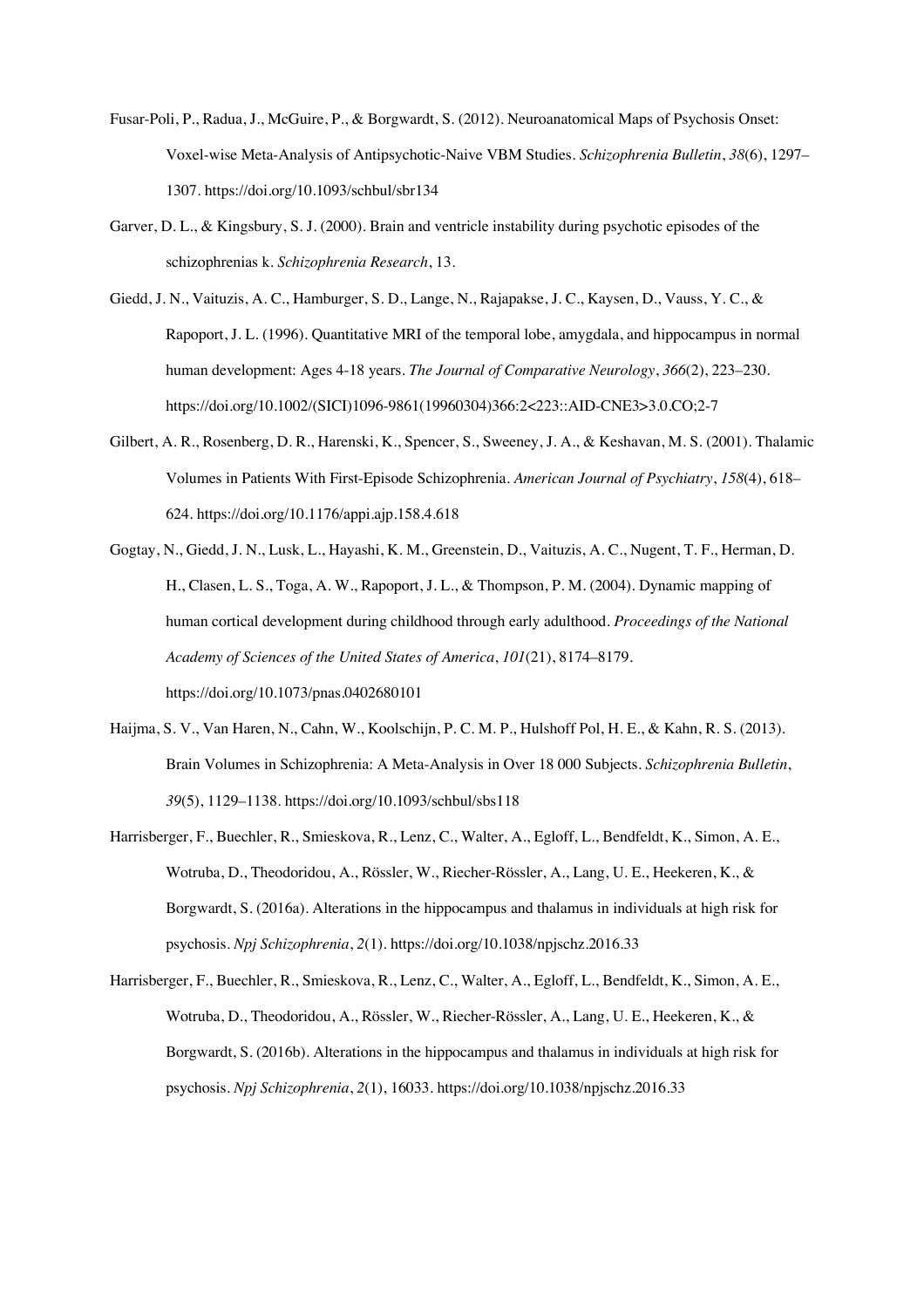- Hill, K., Bolo, N., Sarvode Mothi, S., Lizano, P., Guimond, S., Tandon, N., Molokotos, E., & Keshavan, M. (2017). Subcortical surface shape in youth at familial high risk for schizophrenia. *Psychiatry Research: Neuroimaging*, *267*, 36–44. https://doi.org/10.1016/j.pscychresns.2017.07.002
- Huang, P., Xi, Y., Lu, Z.-L., Chen, Y., Li, X., Li, W., Zhu, X., Cui, L.-B., Tan, Q., Liu, W., Li, C., Miao, D., & Yin, H. (2015). Decreased bilateral thalamic gray matter volume in first-episode schizophrenia with prominent hallucinatory symptoms: A volumetric MRI study. *Scientific Reports*, *5*(1). https://doi.org/10.1038/srep14505
- Jørgensen, K. N., Nesvåg, R., Gunleiksrud, S., Raballo, A., Jönsson, E. G., & Agartz, I. (2016). First- and second-generation antipsychotic drug treatment and subcortical brain morphology in schizophrenia. *European Archives of Psychiatry and Clinical Neuroscience*, *266*(5), 451–460. https://doi.org/10.1007/s00406-015-0650-9
- Kempton, M. J., Stahl, D., Williams, S. C. R., & DeLisi, L. E. (2010). Progressive lateral ventricular enlargement in schizophrenia: A meta-analysis of longitudinal MRI studies. *Schizophrenia Research*, *120*(1–3), 54–62. https://doi.org/10.1016/j.schres.2010.03.036
- Kühn, S., Schubert, F., & Gallinat, J. (2012a). Higher prefrontal cortical thickness in high schizotypal personality trait. *Journal of Psychiatric Research*, *46*(7), 960–965. https://doi.org/10.1016/j.jpsychires.2012.04.007
- Kühn, S., Schubert, F., & Gallinat, J. (2012b). Higher prefrontal cortical thickness in high schizotypal personality trait. *Journal of Psychiatric Research*, *46*(7), 960–965. https://doi.org/10.1016/j.jpsychires.2012.04.007
- Lang, D. J., Kopala, L. C., Vandorpe, R. A., Rui, Q., Smith, G. N., Goghari, V. M., & Honer, W. G. (2001). An MRI Study of Basal Ganglia Volumes in First-Episode Schizophrenia Patients Treated With Risperidone. *American Journal of Psychiatry*, *158*(4), 625–631. https://doi.org/10.1176/appi.ajp.158.4.625
- Mamah, D., Harms, M. P., Wang, L., Barch, D., Thompson, P., Kim, J., Miller, M. I., & Csernansky, J. G. (2008). Basal Ganglia Shape Abnormalities in the Unaffected Siblings of Schizophrenia Patients. *Biological Psychiatry*, *64*(2), 111–120. https://doi.org/10.1016/j.biopsych.2008.01.004
- Mancini, V., Sandini, C., Padula, M. C., Zöller, D., Schneider, M., Schaer, M., & Eliez, S. (2019). Positive psychotic symptoms are associated with divergent developmental trajectories of hippocampal volume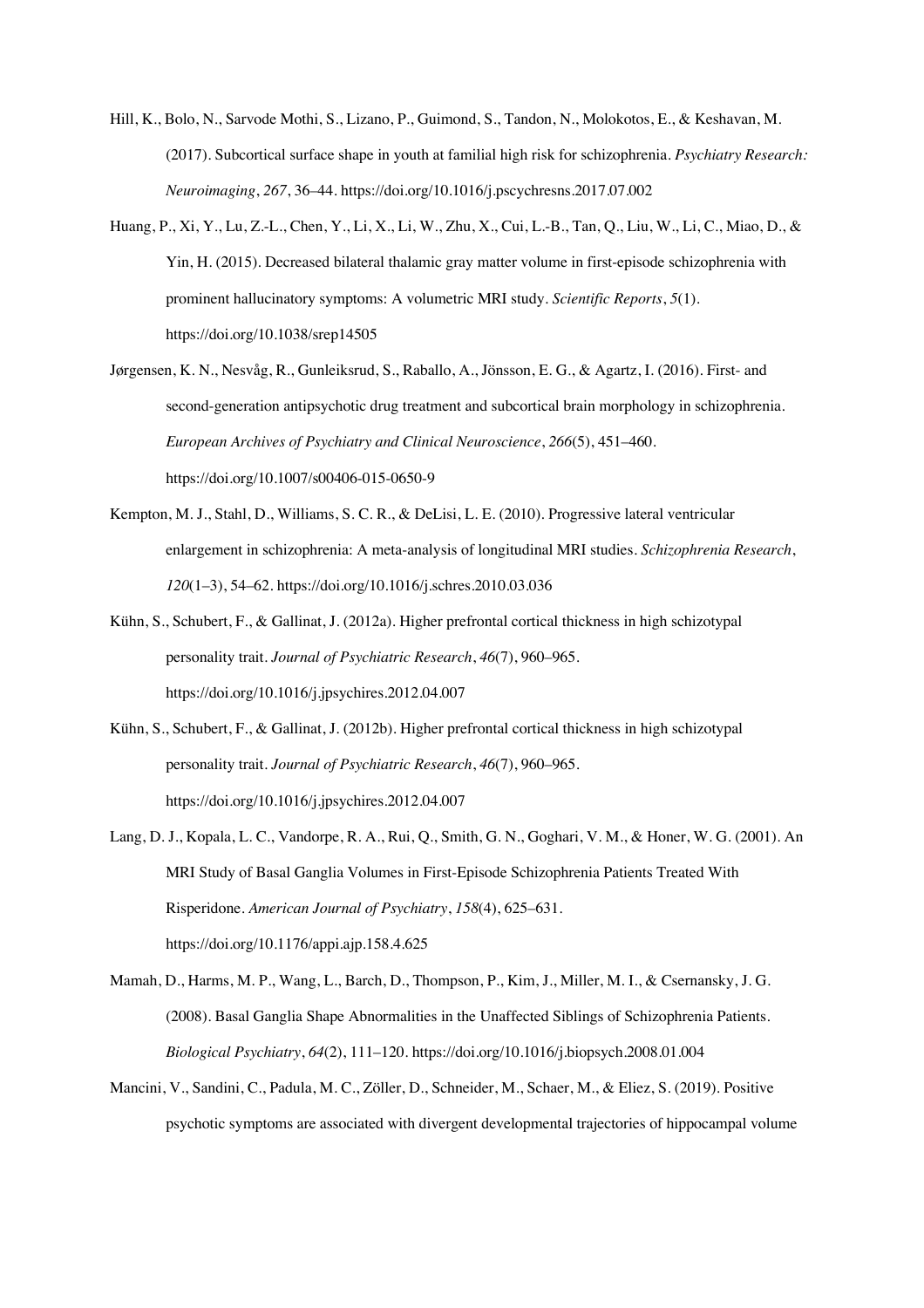during late adolescence in patients with 22q11DS. *Molecular Psychiatry*.

https://doi.org/10.1038/s41380-019-0443-z

- Modinos, G., Allen, P., Frascarelli, M., Tognin, S., Valmaggia, L., Xenaki, L., Keedwell, P., Broome, M., Valli, I., Woolley, J., Stone, J. M., Mechelli, A., Phillips, M. L., McGuire, P., & Fusar-Poli, P. (2014). Are we really mapping psychosis risk? Neuroanatomical signature of affective disorders in subjects at ultra high risk. *Psychological Medicine*, *44*(16), 3491–3501. https://doi.org/10.1017/S0033291714000865
- Moncrieff, J., & Leo, J. (2010). A systematic review of the effects of antipsychotic drugs on brain volume. *Psychological Medicine*, *40*(09), 1409–1422. https://doi.org/10.1017/S0033291709992297
- Mwansisya, T. E., Wang, Z., Tao, H., Zhang, H., Hu, A., Guo, S., & Liu, Z. (2013). The diminished interhemispheric connectivity correlates with negative symptoms and cognitive impairment in firstepisode schizophrenia. *Schizophrenia Research*, *150*(1), 144–150. https://doi.org/10.1016/j.schres.2013.07.018
- Navari, S., & Dazzan, P. (2009). Do antipsychotic drugs affect brain structure? A systematic and critical review of MRI findings. *Psychological Medicine*, *39*(11), 1763. https://doi.org/10.1017/S0033291709005315
- Okada, N. (2016). Abnormal asymmetries in subcortical brain volume in schizophrenia. *Molecular Psychiatry*, 7.
- Okada, Naohiro, Yahata, N., Koshiyama, D., Morita, K., Sawada, K., Kanata, S., Fujikawa, S., Sugimoto, N., Toriyama, R., Masaoka, M., Koike, S., Araki, T., Kano, Y., Endo, K., Yamasaki, S., Ando, S., Nishida, A., Hiraiwa-Hasegawa, M., & Kasai, K. (2018). Abnormal asymmetries in subcortical brain volume in early adolescents with subclinical psychotic experiences. *Translational Psychiatry*, *8*(1). https://doi.org/10.1038/s41398-018-0312-6
- Olabi, B., Ellison-Wright, I., McIntosh, A. M., Wood, S. J., Bullmore, E., & Lawrie, S. M. (2011). Are There Progressive Brain Changes in Schizophrenia? A Meta-Analysis of Structural Magnetic Resonance Imaging Studies. *Biological Psychiatry*, *70*(1), 88–96. https://doi.org/10.1016/j.biopsych.2011.01.032
- Pantelis, C., Velakoulis, D., McGorry, P. D., Wood, S. J., Suckling, J., Phillips, L. J., Yung, A. R., Bullmore, E. T., Brewer, W., Soulsby, B., Desmond, P., & McGuire, P. K. (2003). Neuroanatomical abnormalities before and after onset of psychosis: A cross-sectional and longitudinal MRI comparison. *The Lancet*, *361*(9354), 281–288. https://doi.org/10.1016/S0140-6736(03)12323-9
- Peng, H., & Lu, Y. (n.d.). Model selection in linear mixed effect models. *J Multivar Anal*, *109*, 109–129. https://doi.org/doi:10.1016/j.jmva.2012.02.005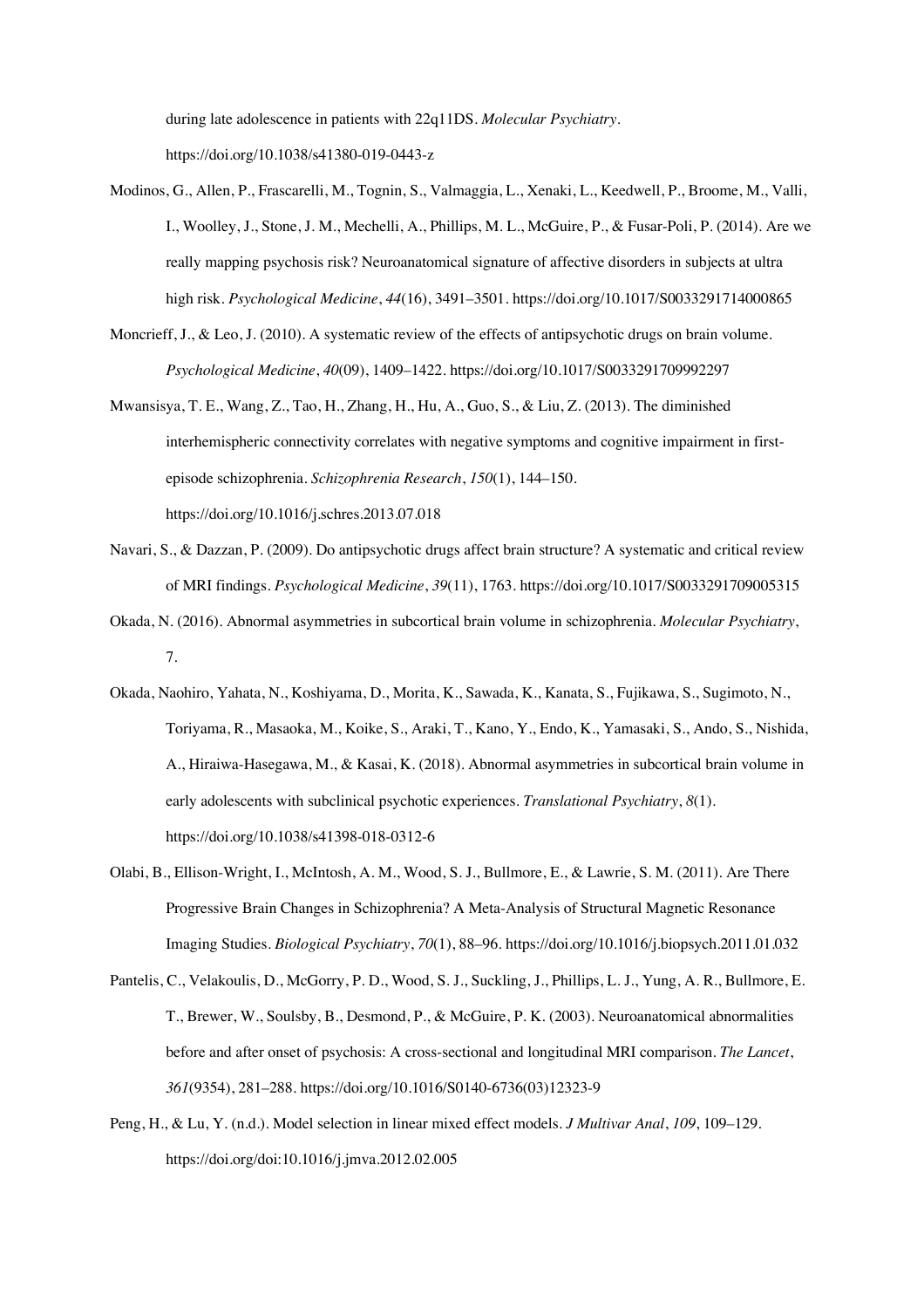- Raine, A., Sheard, C., Reynolds, G. P., & Lencz, T. (1992). Pre-frontal structural and functional deficits associated with individual differences in schizotypal personality. *Schizophrenia Research*, *7*(3), 237– 247. https://doi.org/10.1016/0920-9964(92)90018-Z
- Reuter, M., Rosas, H. D., & Fischl, B. (2010). Highly accurate inverse consistent registration: A robust approach. *Neuroimage*, *53*(4), 1181–1196.
- Reuter, M., Schmansky, N. J., Rosas, H. D., & Fischl, B. (2012). Within-subject template estimation for unbiased longitudinal image analysis. *NeuroImage*, *61*(4), 1402–1418. https://doi.org/10.1016/j.neuroimage.2012.02.084
- Schobel, S. A., Lewandowski, N. M., Corcoran, C. M., Moore, H., Brown, T., Malaspina, D., & Small, S. A. (2009). Differential Targeting of the CA1 Subfield of the Hippocampal Formation by Schizophrenia and Related Psychotic Disorders. *Archives of General Psychiatry*, *66*(9), 938. https://doi.org/10.1001/archgenpsychiatry.2009.115
- Spinks, R., Nopoulos, P., Ward, J., Fuller, R., Magnotta, V. A., & Andreasen, N. C. (2005). Globus pallidus volume is related to symptom severity in neuroleptic naive patients with schizophrenia. *Schizophrenia Research*, *73*(2–3), 229–233. https://doi.org/10.1016/j.schres.2004.05.020
- Spoletini, I., Cherubini, A., Banfi, G., Rubino, I. A., Peran, P., Caltagirone, C., & Spalletta, G. (2011). Hippocampi, Thalami, and Accumbens Microstructural Damage in Schizophrenia: A Volumetry, Diffusivity, and Neuropsychological Study. *Schizophrenia Bulletin*, *37*(1), 118–130. https://doi.org/10.1093/schbul/sbp058
- Suzuki, M., Zhou, S.-Y., Hagino, H., Takahashi, T., Kawasaki, Y., Nohara, S., Yamashita, I., Matsui, M., Seto, H., & Kurachi, M. (2004). Volume reduction of the right anterior limb of the internal capsule in patients with schizotypal disorder. *Psychiatry Research: Neuroimaging*, *130*(3), 213–225. https://doi.org/10.1016/j.pscychresns.2004.01.001
- the Alzheimer's Disease Neuroimaging Initiative (ADNI), EPIGEN Consortium, IMAGEN Consortium, Saguenay Youth Study Group (SYS), Cohorts for Heart and Aging Research in Genomic Epidemiology (CHARGE) Consortium, for the Enhancing Neuro Imaging Genetics through Meta-Analysis (ENIGMA) Consortium, Stein, J. L., Medland, S. E., Vasquez, A. A., Hibar, D. P., Senstad, R. E., Winkler, A. M., Toro, R., Appel, K., Bartecek, R., Bergmann, Ø., Bernard, M., Brown, A. A., Cannon, D. M., … Thompson, P. M. (2012). Identification of common variants associated with human